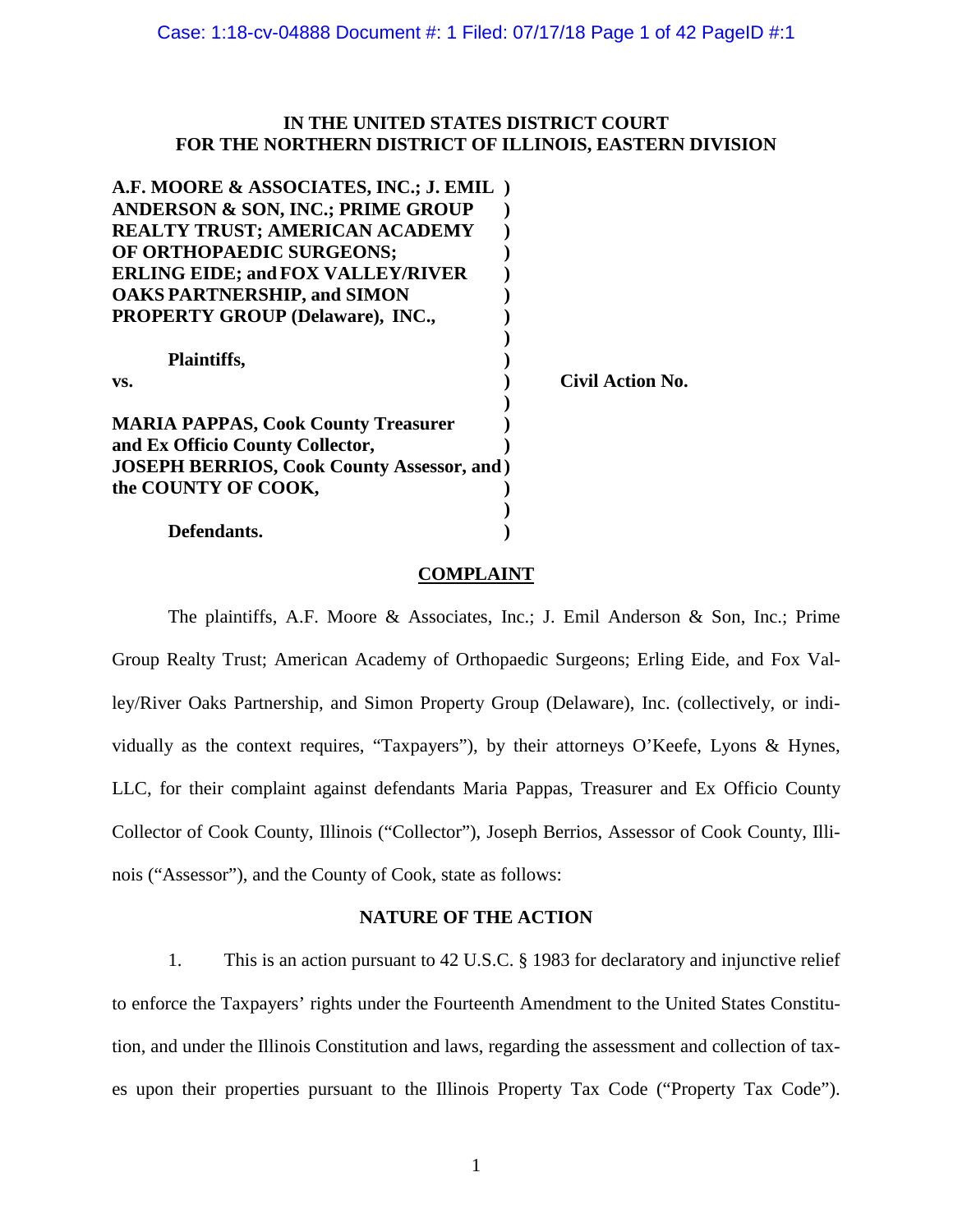### Case: 1:18-cv-04888 Document #: 1 Filed: 07/17/18 Page 2 of 42 PageID #:2

These Taxpayers' cases are part of a larger group originally filed and consolidated for discovery in the Circuit Court of Cook County ("Cook County Court"), in which relief from unconstitutional and illegal taxes was sought for certain tax years beginning in 2000 through tax objection complaints under the Property Tax Code. The cases remain in discovery despite active litigation for more than a decade. Pretrial motions and other proceedings have made it evident that a plain, speedy and efficient remedy for plaintiffs' federal constitutional claims is not available, despite the best efforts of the Cook County Court, because of the uncertainty and inadequacy of procedures under the Property Tax Code. Plaintiffs seek a declaratory judgment for violation of their federal constitutional and state constitutional and legal rights by the Assessor and Collector, an injunction against enforcement of unconstitutional provisions of the Property Tax Code, and an injunction requiring the Collector to refund the excessive taxes resulting from the violations of plaintiffs' rights.

### **JURISDICTION**

2. This action arises under the Fourteenth Amendment to the United States Constitution as is more fully set forth below. The Court therefore has jurisdiction under 28 U.S.C. §§ 1331 and 1343, and plaintiffs' related state claims are within the Court's pendent jurisdiction. Jurisdiction is not precluded by the Tax Injunction Act, 28 U.S.C. § 1341, and the doctrine of federal-state comity, because a "plain, speedy and efficient remedy" for the violation of plaintiffs' federal constitutional rights is not available in the courts of Illinois.

#### **VENUE**

3. Venue is proper in the Northern District of Illinois because defendants have their offices and reside, and the events giving rise to the plaintiffs' claims all occurred, in this district.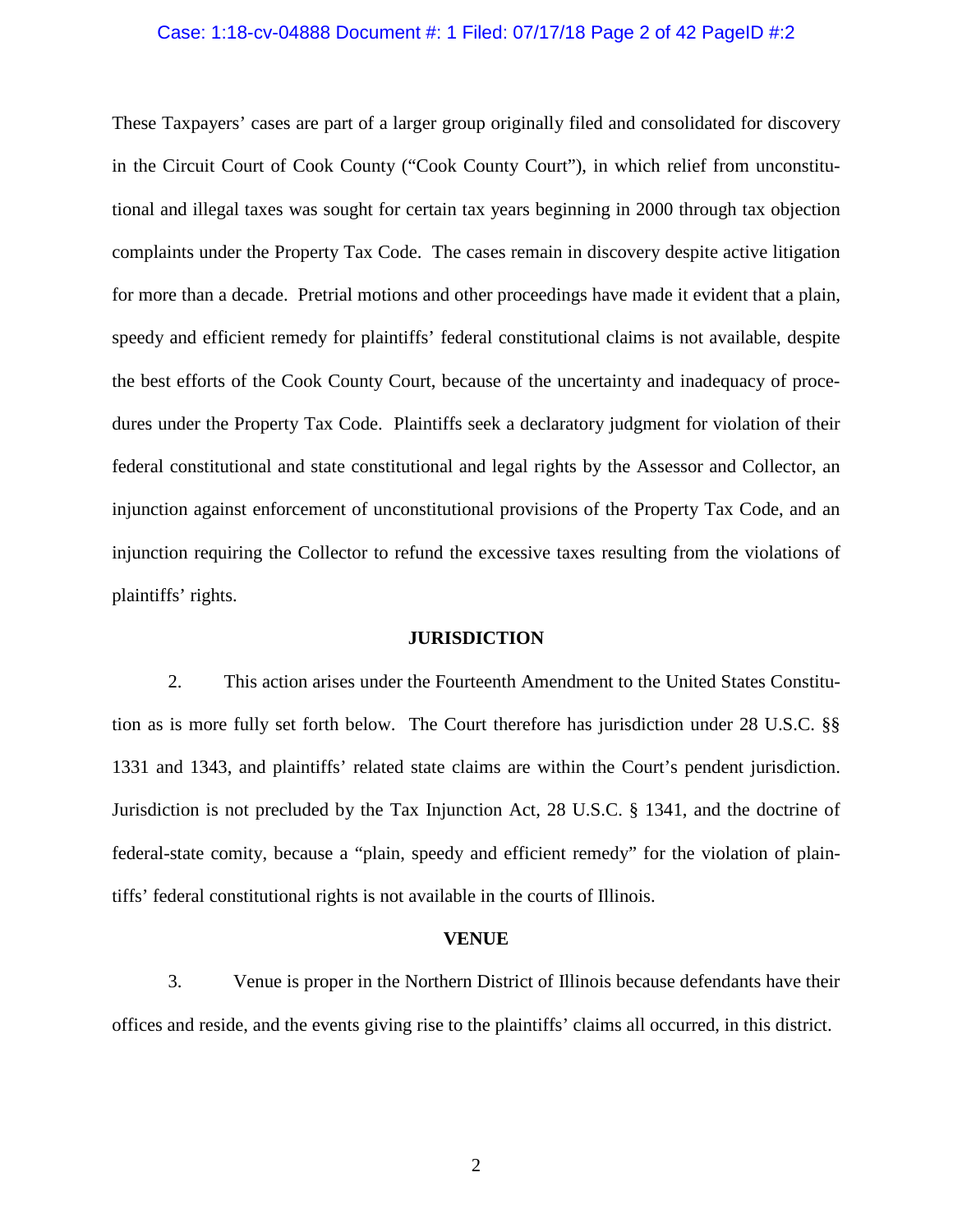### **PARTIES AND SUBJECT PROPERTIES**

4. At all times relevant to this complaint, each of the plaintiffs held an interest in certain real property as set forth below. Each plaintiff was responsible for payment of taxes on its property and is entitled to receive any tax refund. Each property was identified on the tax records of Cook County by the property index number(s) (" $PIN(s)$ ") listed on the attached Exhibit A; taxes as originally billed were paid timely and in full for each property in the amounts and for the tax years for each PIN shown on Exhibit A. Each plaintiff exhausted available administrative remedies and perfected its right to seek judicial review of its property tax assessment pursuant to the Property Tax Code.

- 5. Plaintiffs and their subject properties:
	- a. A. F. Moore & Associates, Inc., an Illinois corporation, held an interest in the property commonly known as 8908 South Harlem Avenue, Bridgeview, Illinois ("8908 South Harlem"), for tax year 2008. The 8908 South Harlem property was improved with an industrial building.
	- b. J. Emil Anderson & Son, Inc., an Illinois corporation, held an interest in the property commonly known as 7510-40 North Caldwell Avenue, Niles, Illinois ("7510 North Caldwell"), for tax years 2007-2008. The 7510 North Caldwell property was improved with an industrial building.
	- c. Prime Group Realty Trust, a real estate investment trust, held an interest in the property commonly known as 1701 Golf Road, Rolling Meadows, Illinois ("1701 Golf Road") for tax years 2004-2009. The 1701 Golf Road property was improved with a multi-tenant office building.
	- d. American Academy of Orthopaedic Surgeons, an Illinois not-for-profit corpora-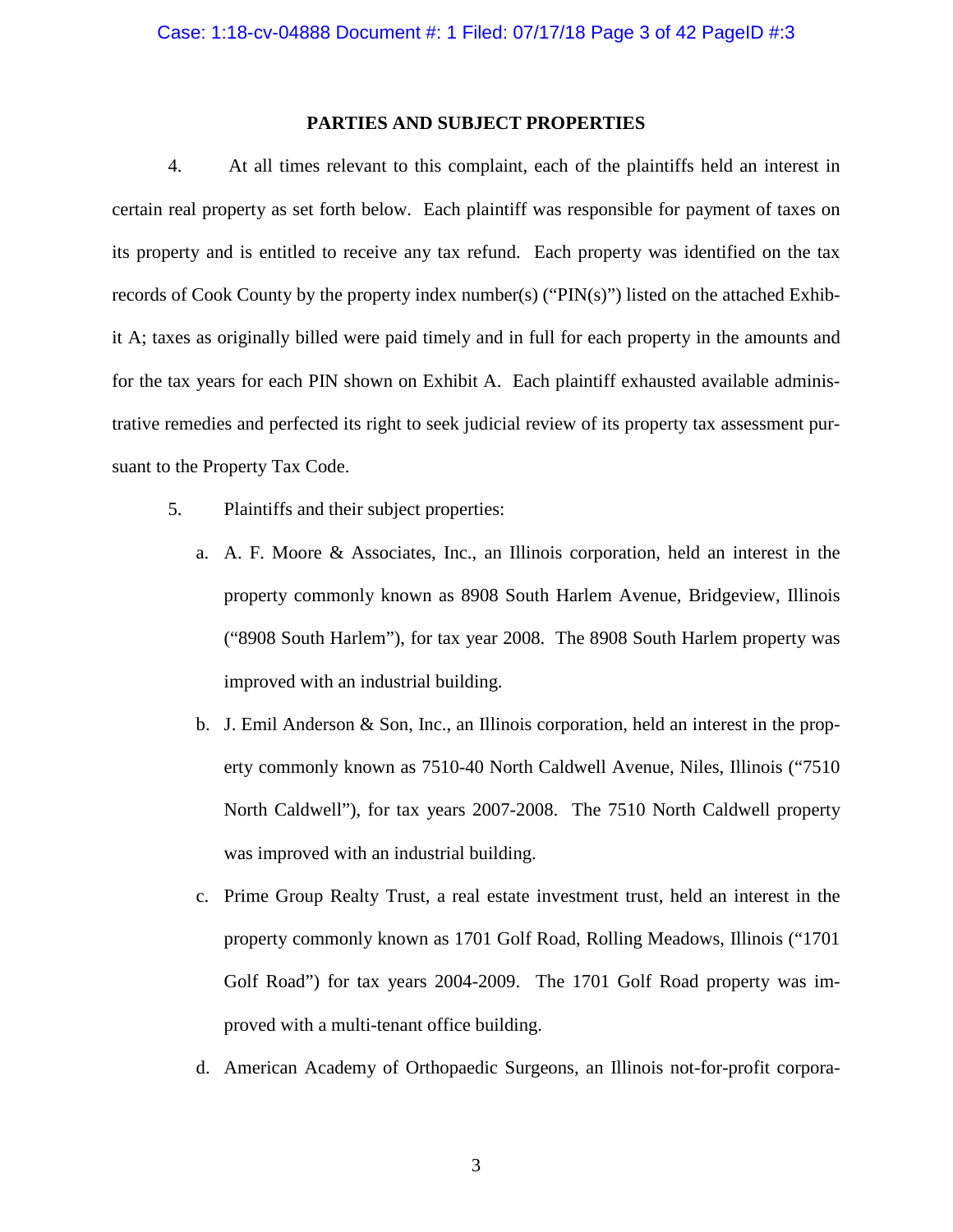### Case: 1:18-cv-04888 Document #: 1 Filed: 07/17/18 Page 4 of 42 PageID #:4

tion, held an interest in the property commonly known as 6300 North River Road, Rosemont, Illinois ("6300 North River Road"), for tax years 2007-2008. The 6300 North River Road property was improved with a surgical training facility and office building.

- e. Erling Eide held an interest in the property commonly known as 1001 Skokie Boulevard, Northbrook, Illinois ("1001 Skokie Boulevard"), for tax years 2004- 2008. The 1001 Skokie Boulevard property was improved with a retail store.
- f. Fox Valley/River Oaks Partnership, an Illinois general partnership, and Simon Property Group (Delaware), Inc., a Delaware corporation, held interests in the property commonly known as River Oaks Mall, located at 159<sup>th</sup> Street and Torrence Avenue, Calumet City, Illinois for tax years 2005-2014. River Oaks Mall was a regional shopping center.

6. Defendant Maria Pappas is and has been, at all times relevant to this complaint, the duly elected and acting Treasurer and Ex Officio County Collector of Cook County. The Collector has the duties pursuant to the Illinois Constitution and the Property Tax Code to issue tax bills and to collect taxes extended against assessments of all taxable property in the county, and to pay refunds of such taxes, with interest, that have been overpaid or collected upon incorrect, illegal or unconstitutional assessments. The Collector is sued in her official capacity.

7. Defendant Joseph Berrios is the duly elected and acting Assessor of Cook County. As of December 1, 2010, Mr. Berrios became the successor in office to James M. Houlihan, the Assessor during the tax years 2000-2008 to which this action primarily relates. The office of Assessor is continuous regardless of the person who holds it at any one time. The Assessor has the duties pursuant to the constitution, the Property Tax Code, and the Cook County Real Property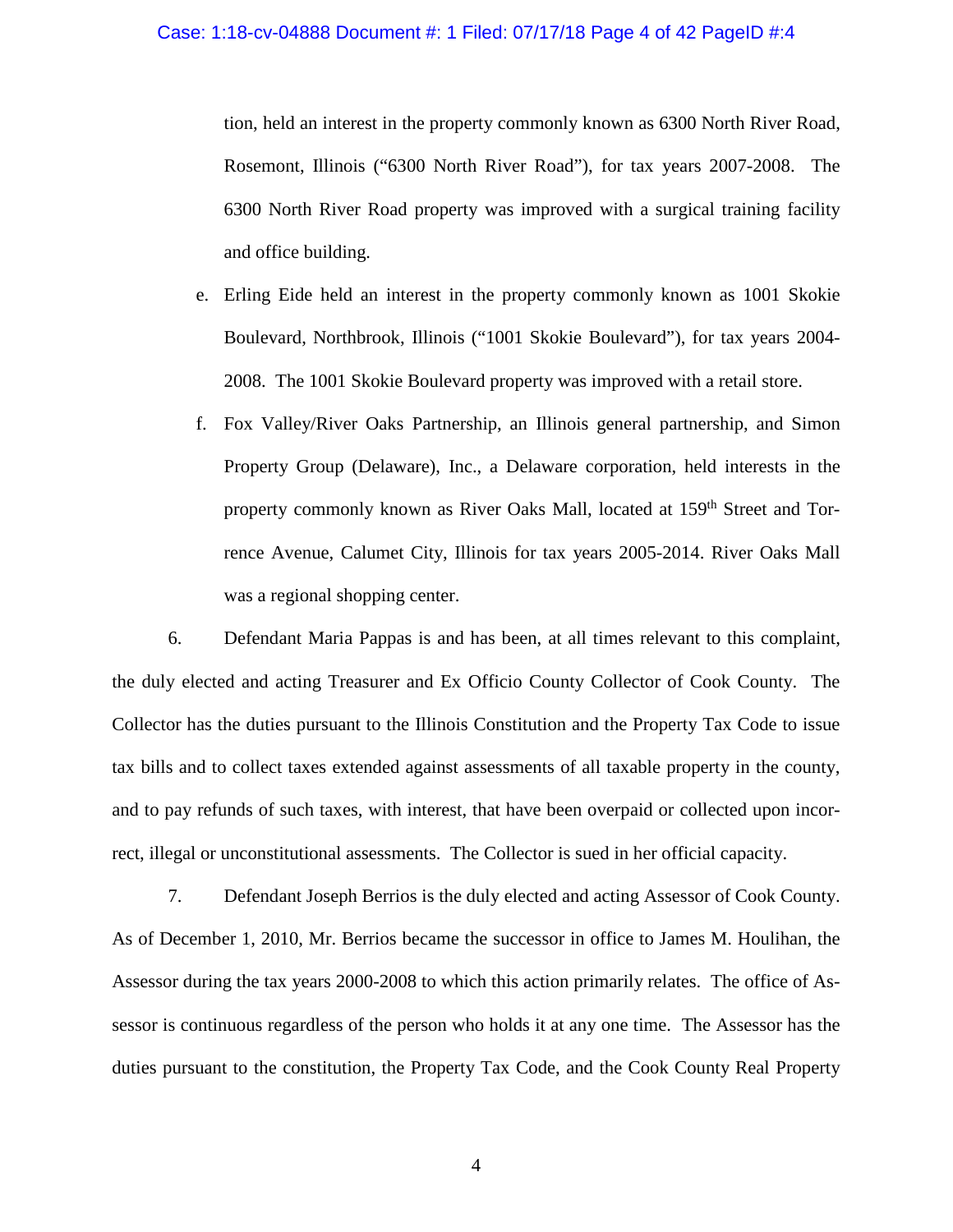### Case: 1:18-cv-04888 Document #: 1 Filed: 07/17/18 Page 5 of 42 PageID #:5

Assessment Classification Ordinance, to assess all taxable properties in Cook County for purposes of taxation based on their actual market values, at uniform assessment levels within each property class. The Assessor is sued in his official capacity.

8. The defendant County of Cook ("County") is a body politic and corporate and is the Illinois county responsible for funding the offices of the Assessor and Collector. The County is responsible to pay any monetary judgment against the Assessor or Collector in their official capacities (as distinct from refunds of taxes to be paid by the Collector from other sources as provided by statute), and it is a necessary party to an action for such a judgment pursuant to *Carver v. Sheriff of LaSalle County, 324 F.3d 947 (7<sup>th</sup> Cir. 2003). The County is named a de*fendant solely with respect to the attorney's fees and costs sought in Counts I and II pursuant to 42 U.S.C. § 1988.

## **FACTUAL BACKGROUND: ALLEGATIONS APPLICABLE TO ALL COUNTS**

## **A. General Outline of the Cook County Property Tax System**

9. Illinois law provides for a system of *ad valorem* property taxation governed first

by the state constitution, which limits property tax classifications as follows:

Subject to such limitations as the General Assembly may hereafter prescribe by law, counties with a population of more than 200,000 may classify or continue to classify real property for purposes of taxation. Any such classification shall be reasonable and assessments shall be uniform within each class. The level of assessment or rate of tax of the highest class in a county shall not exceed two and one-half times the level of assessment or rate of tax of the lowest class in that county. \* \* \*

Ill. Const. 1970, Art. IX,  $\S$  4(b). The permission granted by  $\S$  4(b) to "continue to classify" ratified an administrative practice prior to 1970 of *de facto* classification by which the Cook County Assessor assessed various properties at different percentages of market value, creating different effective rates of taxation. This *de facto* classification practice continued through 1973.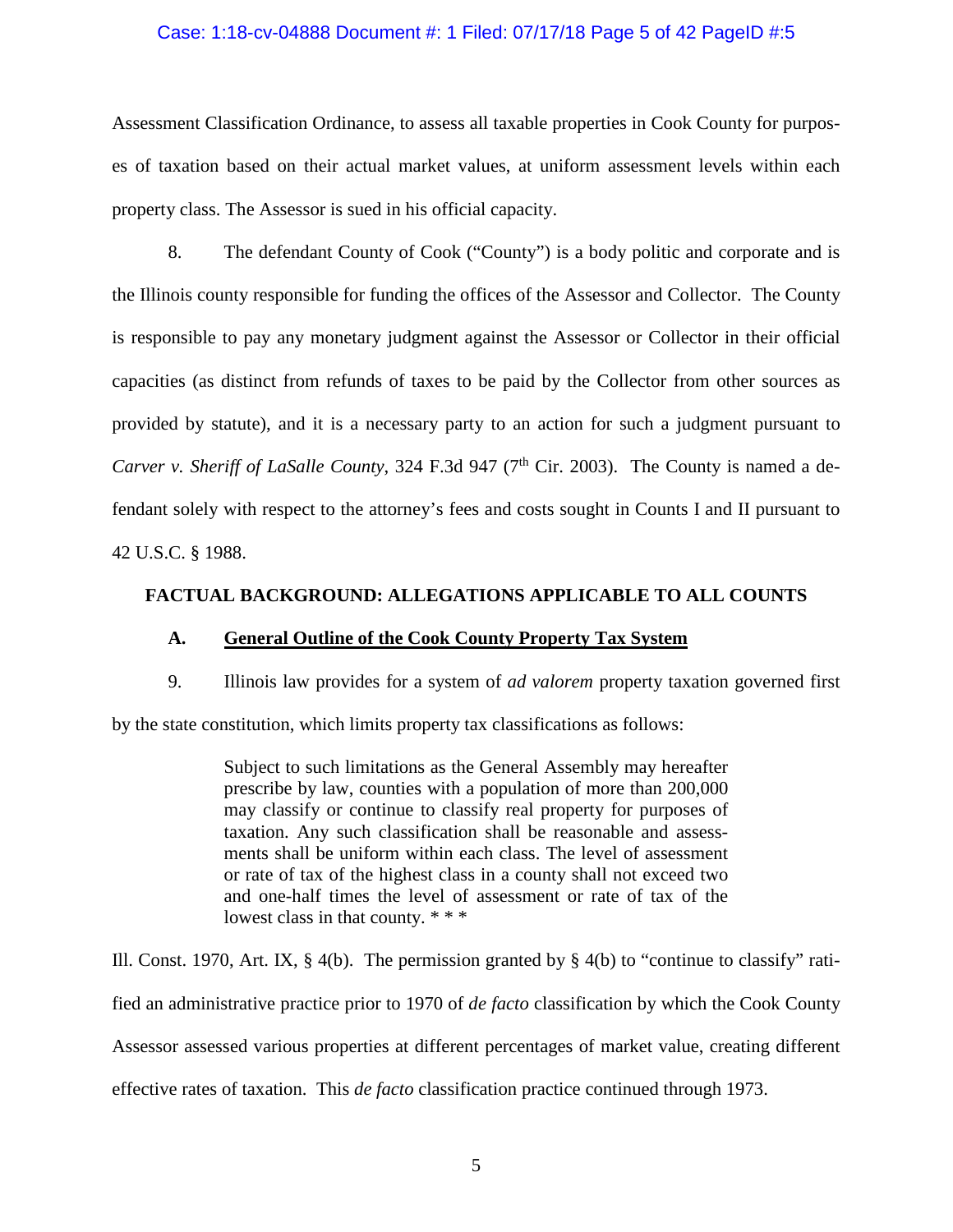### Case: 1:18-cv-04888 Document #: 1 Filed: 07/17/18 Page 6 of 42 PageID #:6

10. Effective January 1, 1974, the Illinois General Assembly outlawed *de facto* classification:

> Where property is classified for purposes of taxation in accordance with Section 4 of Article IX of the Constitution and with such other limitations as may be prescribed by law, the classification must be established by ordinance of the county board. If not so established, the classification is void.

35 ILCS 200/9-150, added by P.A. 78-700. As of the same date, the Cook County Board of Commissioners enacted the first version of the Cook County Real Property Assessment Classification Ordinance, now codified in the Code of Ordinances of Cook County, § 74-60 et seq. (the "Classification Ordinance").

11. At all times relevant to this complaint: "Class 2" under the Classification Ordinance comprised all single-family residential property including condominiums and cooperatives, and multi-unit residential property of six or fewer units; "Class 5a" comprised most property not in other classes, primarily commercial property; and "Class 5b" comprised most industrial property. "Class 4" comprised property of not-for-profit entities that would otherwise be classified as, e.g., Class 5a commercial. See Code of Ord. § 74-63.

12. Prior to its amendment by Ordinance No. 08-O-51, adopted September 17, 2008, effective January 1, 2009, at all other times relevant to this complaint, the Classification Ordinance provided that:

> The Assessor shall assess . . . real estate in the various classes at the following percentages of market value: \* \* \* Class 2 [single family residential]: 16 percent. \* \* \* Class 4 [not-for-profit]: 30 percent Class 5a [commercial]: 38 percent. Class 5b [industrial]: 36 percent.

Code of Ord. § 74-64. "Market value" has been defined by the Classification Ordinance, at all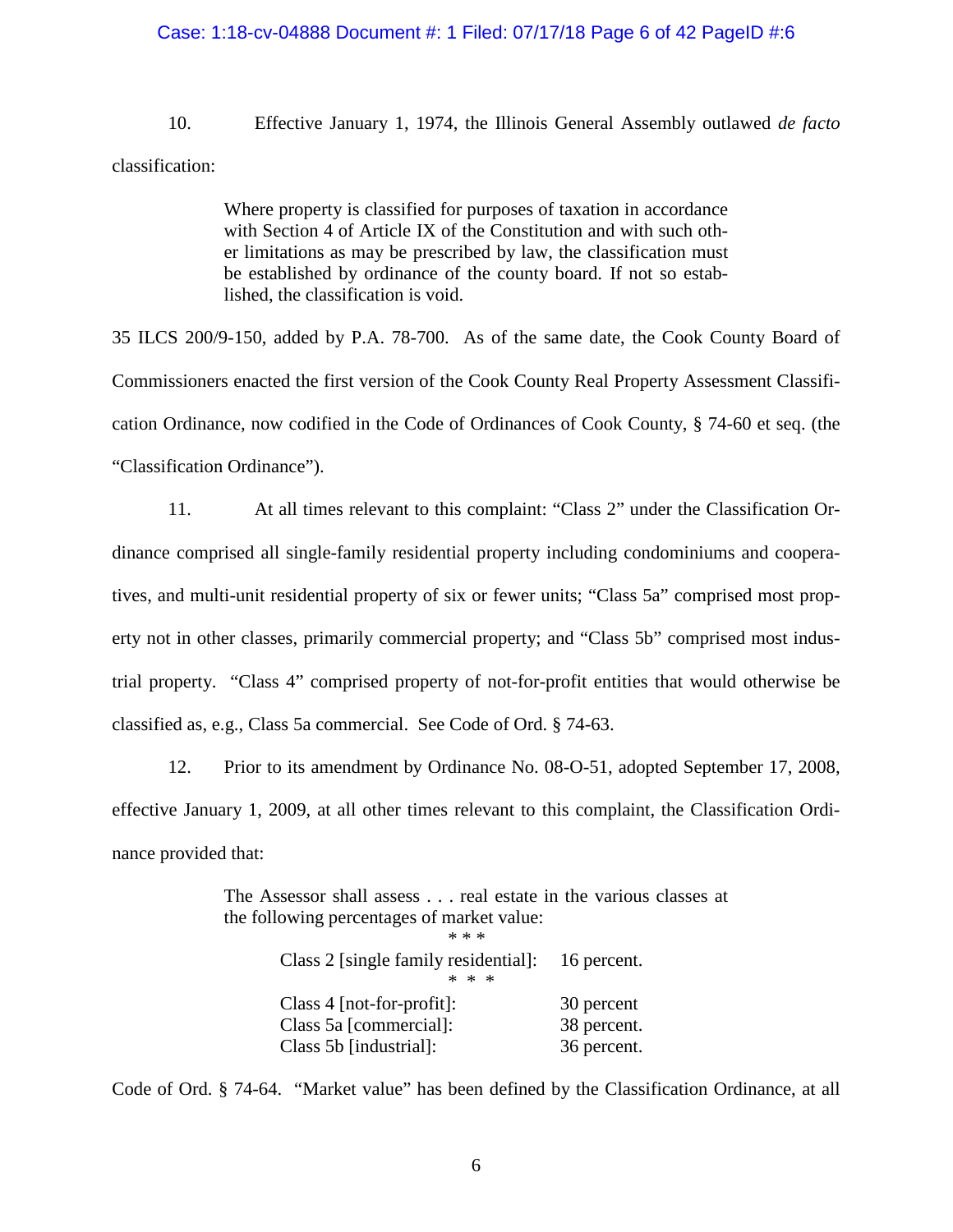### Case: 1:18-cv-04888 Document #: 1 Filed: 07/17/18 Page 7 of 42 PageID #:7

times relevant to this complaint, as "that value, estimated at the price [the property] would bring at a fair voluntary sale." Code of Ord. § 74-62(b).

13. The Property Tax Code requires all Cook County assessments to be made by the Assessor. 35 ILCS 200/3-50 and related sections. At all relevant times the county has been divided into three assessment districts, each of which is entirely reassessed once every three years. 35 ILCS 200/9-220(b). One district consists of the City of Chicago; another, the county outside Chicago and north of State Route 64 (North Avenue); the third, the county outside Chicago and south of Route 64. *Id*. Most property is valued only once every three years with the assessed value remaining unchanged for the triennium. However, the Assessor occasionally revalues some properties in the interim years of a triennium. See 35 ILCS 200/9-85, 9-160.

14. At all times relevant to this complaint, the Property Tax Code has also permitted review of assessments by the Cook County Board of Review ("BOR"). The BOR acts only on the complaint of a taxpayer or taxing district, or on the motion of one of its members, and it therefore reviews only a fraction of the assessments made by the Assessor for any tax year. 35 ILCS 200/5-5(b), 200/16-95 et seq.

15. For each tax year the Illinois Department of Revenue ("IDOR") promulgates an "equalization" factor so that the total "equalized" assessed value ("EAV") of Cook County, in aggregate, approximates "33-1/3%" of market value as defined in the Property Tax Code. 35 ILCS 200/1-55. The IDOR conducts sales ratio studies to measure the average relationship between assessments and full market value based on actual sales for all major property classes; the equalizer for each year is the factor, based on averaged and adjusted study results for the three preceding years, which is multiplied against all assessments to raise the aggregate EAV to "33- 1/3%" of market value. 35 ILCS 200/17-5 et seq.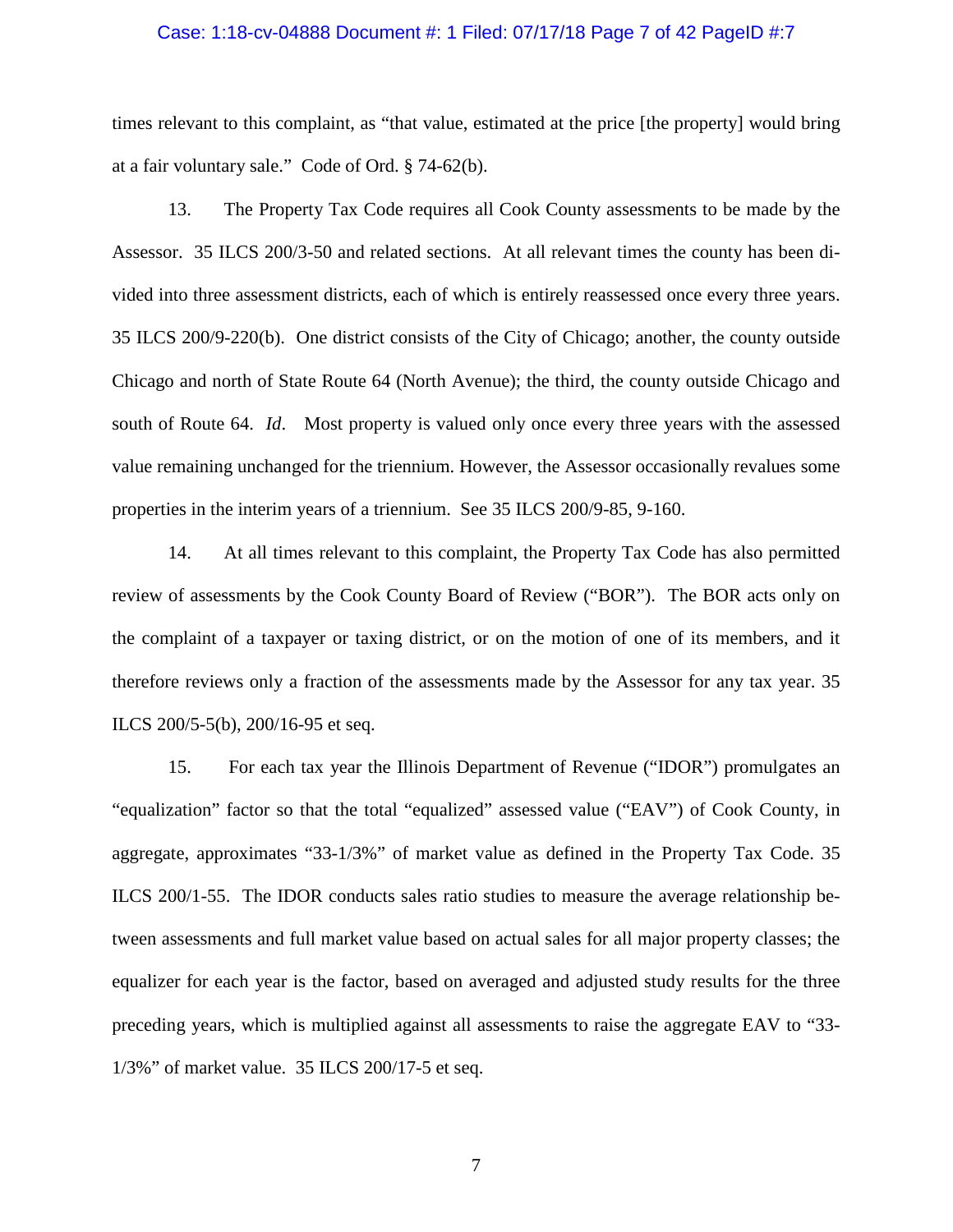### Case: 1:18-cv-04888 Document #: 1 Filed: 07/17/18 Page 8 of 42 PageID #:8

16. The Cook County Clerk ("Clerk") divides the county in "tax code" areas, in each of which properties are subject to levies filed with the Clerk by the same group of taxing districts. 35 ILCS 200/18-10 et seq. The Clerk divides the levy for each district by its aggregate EAV to produce a tax rate that, when extended against all taxable parcels in the district, will collect the entire levy subject to various statutory limits and adjustments. 35 ILCS 200/18-45 and related sections. The sum of the district rates in each tax code area (the composite or total rate), extended against each property's EAV (minus exemptions, if any), produces each property's total annual taxes.

17. Since the composite rate is constant throughout each tax code and the equalizer is constant throughout the county, apart from the effect of any statutory exemptions, assessed valuations completely determine the relative shares of the tax levies paid by each taxpayer.

18. The Collector bills each taxpayer based on the assessed valuation, EAV (minus exemptions, if any), and composite tax rate. At all times relevant to this complaint, the bills issued to each taxpayer by the Collector have reflected these bases of the tax. For Class 2 property, the Collector's bills also expressly stated the market value (labeled "property value") and the statutory level of assessment on which the assessed value was purportedly based.

### **B.** *De Facto* **Classification; Systematic and Discriminatory Undervaluation**

19. For at least tax years 2000 through 2008, assessed valuations of Classes 2, 5a and 5b property were not made by the Assessor at percentages of market value approximating those required under the Classification Ordinance, the Property Tax Code, and the Illinois Constitution. Most property (but not all) in these classes was undervalued, so that the average *de facto* levels of assessment were significantly lower than the legally required levels (hereafter referred to as "*de jure*" levels). The illegal *de facto* assessment levels are shown by sales ratio studies for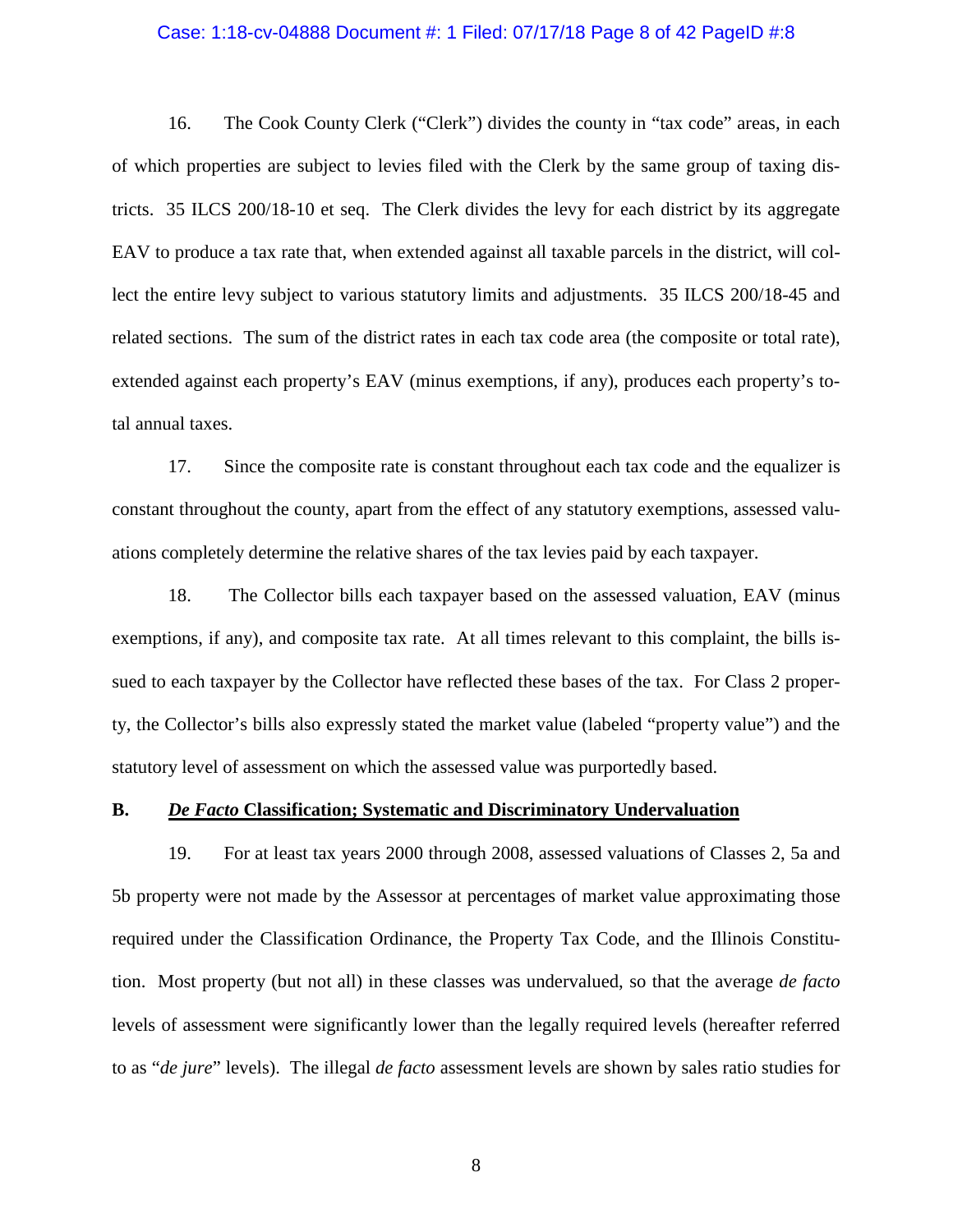#### Case: 1:18-cv-04888 Document #: 1 Filed: 07/17/18 Page 9 of 42 PageID #:9

the relevant tax years.

20. Ratio studies compare assessments to market values and are used all over the United States to evaluate the accuracy and uniformity of property tax assessments. As stated by the International Association of Assessing Officers ("IAAO"), a professional organization to which many of the Assessor's senior staff belonged:

> Local jurisdictions should use ratio studies as a primary mass appraisal testing procedure and their most important performance analysis tool. The ratio study can assist such jurisdictions in providing fair and equitable assessment of all property. \*\*\* Ratio studies also play an important role in judging whether constitutional uniformity requirements are met.

*Standard on Ratio Studies*, § 2.4, at 8 (IAAO 2007).

21. Attached as Exhibit B is a table with results of the IDOR sales ratio studies for Cook County Classes 2, 5a and 5b for 2000 through 2008. The IDOR reports adjusted median ratios for Class 2 residential property ranging from 9.8% to 8.1%, instead of the *de jure* level of 16%. IDOR adjusted median ratios for Class 5a commercial property range from 24.99% to 15.71%, instead of the *de jure* level of 38%. IDOR adjusted median ratios for Class 5b industrial property range from 26.35% to 17.99%, instead of the *de jure* level of 36%.

(See www.revenue.state.il.us/Aboutidor/TaxStats/index.htm, accessed 9/10/2010.)

22. A more extensive ratio study has been conducted by Daniel P. McMillen, Professor of Economics at the University of Illinois (Urbana) for tax years 2000-2008. The tables and graphs of Dr. McMillen's results for Class 2 residential, Class 5a commercial, and Class 5b industrial assessment ratios for 2000 through 2008 are attached as Exhibit C. (Exhibit C includes countywide study results and separate results for the City of Chicago, Triennial District 1.) The study samples represent significant portions of all commercial, industrial and residential property throughout the county.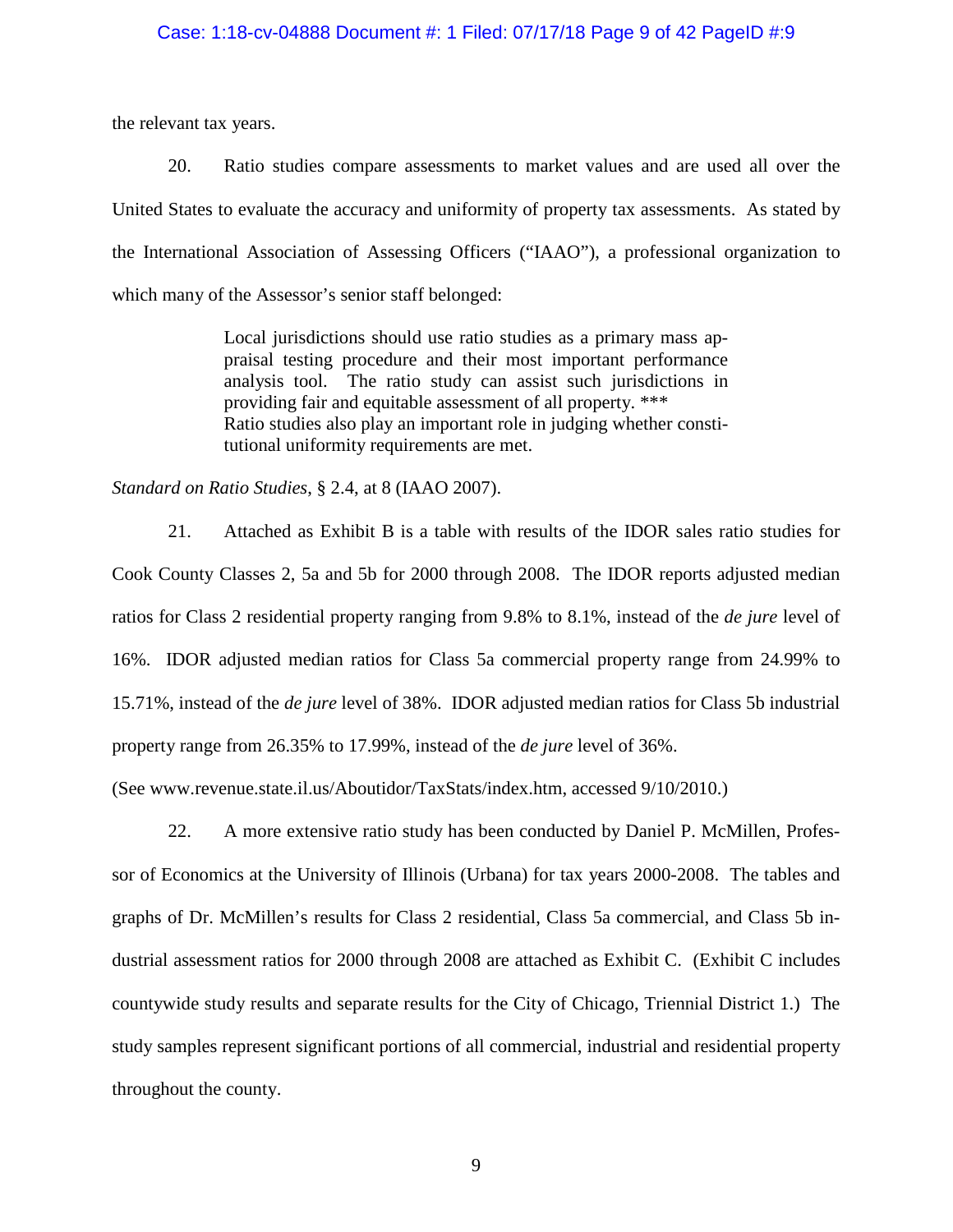### Case: 1:18-cv-04888 Document #: 1 Filed: 07/17/18 Page 10 of 42 PageID #:10

23. Class 2 residential property was on average systematically under-assessed at a weighted mean assessment level of approximately 9% of market value for 2000-2008, instead of the 16% required by law. Graphs of 2003 and 2007 study results are illustrative of all years:



*Cook County Class 2 Residential Assessment Ratios*

Commercial assessments were systematically made at weighted mean levels ranging from 24.0% to 18.5% for 2000 to 2008 instead of the 38% required by law. Graphs of 2003 and 2007 study results are illustrative of all years:



#### *Cook County Class 5a Commercial Assessment Ratios*

Industrial assessments were systematically made at weighted mean levels ranging from 24.1% to 16.8% for 2000 to 2008 instead of the 36% required by law. Graphs of 2003 and 2007 study re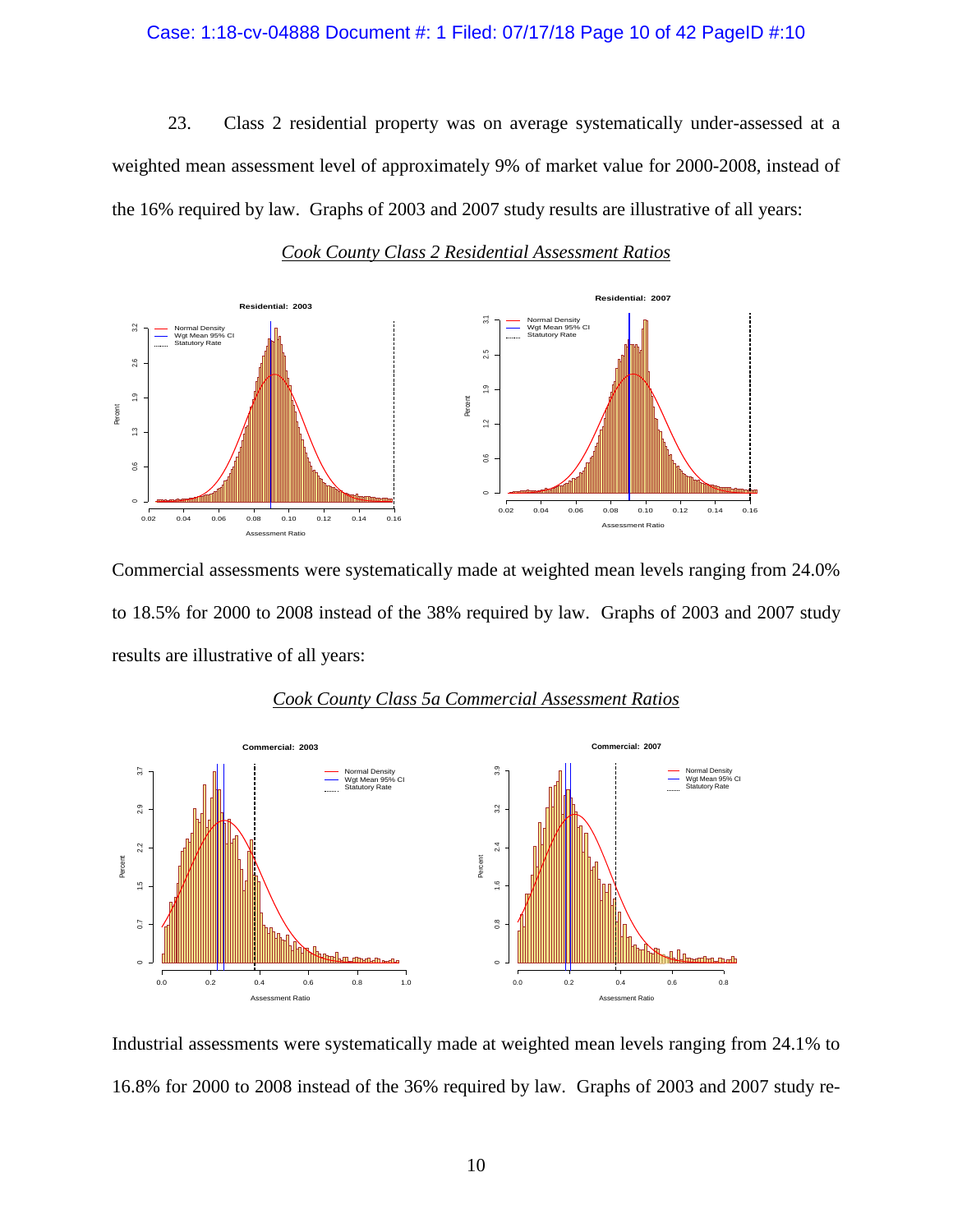sults are illustrative of all years:



## *Cook County Class 5b Industrial Assessment Ratios*

24. The horizontal axis of the graphs indicates the assessment ratios of sample properties and the vertical axis indicates the frequency with which those ratios appear in the sample (measured by percentage). The vertical blue lines indicate a 95% confidence interval around the *de facto* average (weighted mean) assessment ratio. The dotted vertical line indicates the *de jure* assessment ratio of 16%, 38%, and 36% for the residential, commercial and industrial classes. That dotted line is where each graph would have been centered if the Assessor had followed the law. Statistical analysis rejects any possibility that the majority of residential, commercial or industrial assessments were made at or near the *de jure* assessment levels for these classes.

25. In addition to the underassessment of most industrial properties at countywide average *de facto* levels significantly lower than the *de jure* levels, industrial properties located in the City of Chicago (Triennial District 1) were systematically assessed at average *de facto* levels significantly lower than even the countywide *de facto* levels for industrial properties.

26. The *de jure*, *de facto*, and constitutional maximum assessment levels for the residential, commercial and industrial classes are summarized on the following table: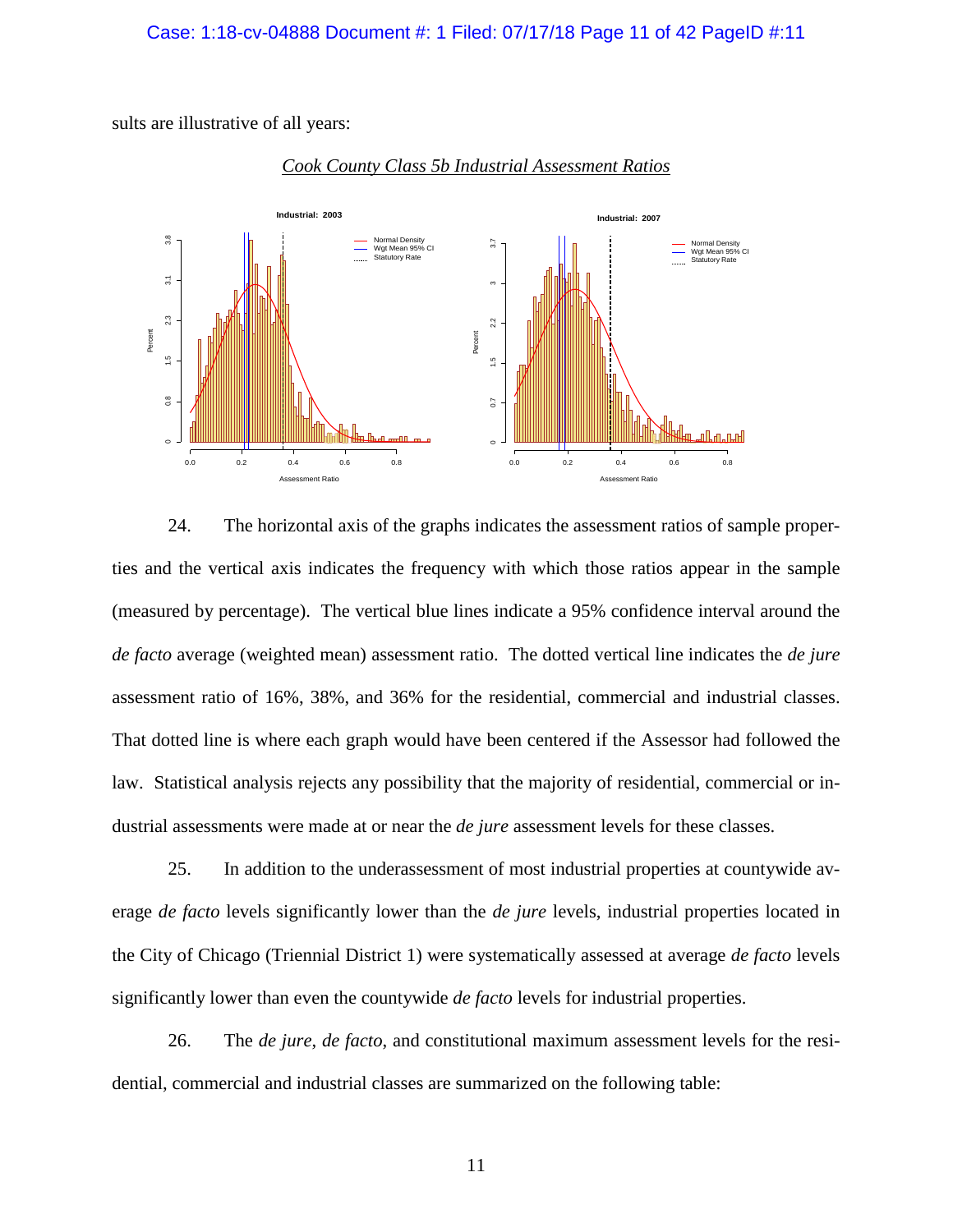## Case: 1:18-cv-04888 Document #: 1 Filed: 07/17/18 Page 12 of 42 PageID #:12

| <b>Property Class</b>                  | <b>Source of Indicated</b><br><b>Assessment Level</b>                                                                 | 2000                              | 2001                              | 2002                              | 2003                              | 2004                              | 2005                              | 2006                              | 2007                              | 2008                              |
|----------------------------------------|-----------------------------------------------------------------------------------------------------------------------|-----------------------------------|-----------------------------------|-----------------------------------|-----------------------------------|-----------------------------------|-----------------------------------|-----------------------------------|-----------------------------------|-----------------------------------|
| Class 2<br><b>Residential</b><br>Level | Statute & County Ordinance<br><b>IDOR Sales Ratio Study</b><br>McMillen Sales Ratio Study                             | 16%<br>9.05%<br>9.20%             | 16%<br>8.43%<br>9.10%             | 16%<br>8.10%<br>8.80%             | 16%<br>8.38%<br>9.00%             | 16%<br>8.31%<br>9.00%             | 16%<br>8.15%<br>8.90%             | 16%<br>8.51%<br>9.00%             | 16%<br>9.04%<br>9.10%             | 16%<br>9.80%<br>9.00%             |
| Class 5a<br><b>Commercial</b><br>Level | Statute & County Ordinance<br><b>IDOR Sales Ratio Study</b><br>McMillen Sales Ratio Study                             | 38%<br>24.99%<br>22.90%           | 38%<br>22.22%<br>21.40%           | 38%<br>21.88%<br>22.90%           | 38%<br>22.67%<br>24.00%           | 38%<br>16.59%<br>22.50%           | 38%<br>17.34%<br>21.40%           | 38%<br>15.71%<br>19.80%           | 38%<br>16.53%<br>19.40%           | 38%<br>18.74%<br>18.50%           |
| Class 5b<br><b>Industrial</b><br>Level | Statute & County Ordinance<br><b>IDOR Sales Ratio Study</b><br>McMillen Sales Ratio Study<br>McMillen Study (Chicago) | 36%<br>26.35%<br>24.10%<br>16.20% | 36%<br>25.76%<br>23.20%<br>15.80% | 36%<br>23.80%<br>23.10%<br>14.80% | 36%<br>22.98%<br>21.80%<br>14.60% | 36%<br>18.90%<br>20.00%<br>12.60% | 36%<br>21.33%<br>19.80%<br>12.40% | 36%<br>18.06%<br>19.20%<br>12.00% | 36%<br>17.99%<br>17.80%<br>11.10% | 36%<br>20.03%<br>16.80%<br>10.40% |
| <b>Constitutional</b><br>Max. Level    | $2\frac{1}{2}$ x Class 2 Level<br>(McMillen Study)                                                                    | 23.00%                            | 22.75%                            | 22.00%                            | 22.50%                            | 22.50%                            | 22.25%                            | 22.50%                            | 22.75%                            | 22.50%                            |

27. The Assessor assessed most Class 2 residential property by a computerized multiple regression process that estimated real market values based on actual sales. At all times relevant to this complaint, at least prior to the amendment of the Classification Ordinance effective January 1, 2009, these real market value estimates were not disclosed to the public on county records.

28. The Assessor deliberately and systematically distorted the results of his regression process by adding an "adjustment factor" to the regressions, debasing the real estimates and creating fictitious "market values." The Assessor put the fictitious market values on county records available to the public to make it appear that Class 2 assessments were based on the 16% *de jure* level. In reality, the assessments were based on the *de facto* level, which, accurately measured, was approximately 9% of the Assessor's estimates of actual market value.

29. At all times relevant to tax years 2000-2008, the Collector caused tax bills issued to Class 2 taxpayers to state as the "property value" the fictitious "market value" shown on the Assessor's records instead of the real market value estimated by the Assessor's regression process. Approximately 1.2 million of these tax bills were issued by the Collector each year. Residential taxpayers were therefore given the false impression that the value basis of their tax was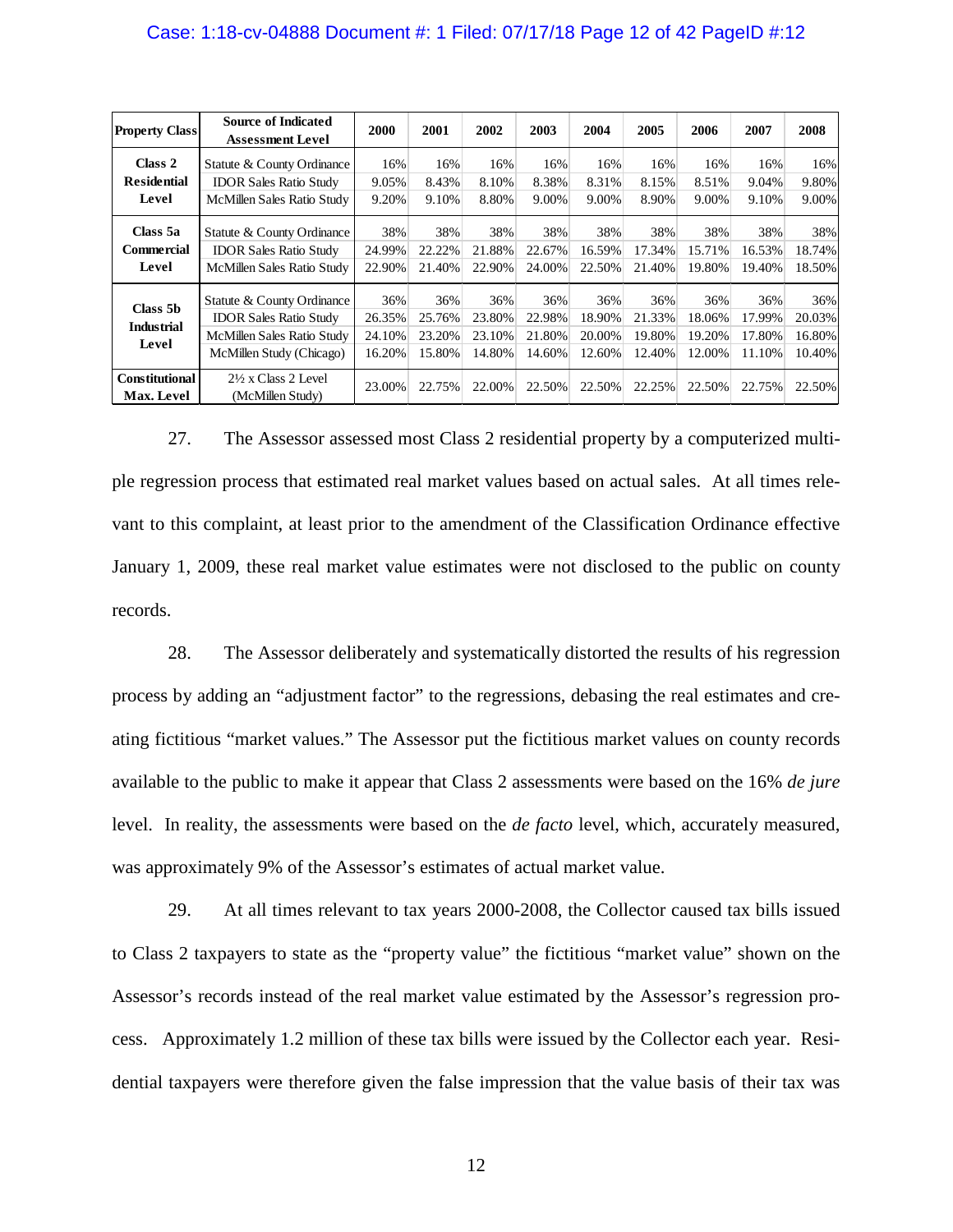## Case: 1:18-cv-04888 Document #: 1 Filed: 07/17/18 Page 13 of 42 PageID #:13

much lower than the real market value estimated by the Assessor, and these taxpayers could not determine whether their properties were assessed uniformly with others because the average *de facto* assessment level for Class 2 was concealed.

30. By virtue of the concealment of the 9% *de facto* level of assessment for Class 2, the maximum assessment level allowed under the Illinois Constitution, i.e. two and one-half times 9%, or 22.5%, was also concealed from the public. Further, the public records failed to show that the *de facto* average assessment levels of Classes 5a and 5b were even lower than the constitutional maximum level.

### **C. Public Statements About the Under-valuation and the "10/25" Ordinance**

31. The Assessor's *de facto* Class 2 classification level of approximately 9% of market value, and his *de facto* Class 5a and Class 5b classification levels in the low 20% range or lower, were deliberately maintained at all times relevant to this complaint prior to the amendment of the Classification Ordinance effective January 1, 2009. This amendment, known as the "10/25" ordinance, was intended to convert a rough approximation of the *de facto* classification levels into new *de jure* levels of 10% and 25% of market value.

32. On April 9, 2008, then-Assessor James M. Houlihan announced his proposal to "recalibrate" the classification system by having the county board reduce the *de jure* assessment levels of all classes to 10% and 25% of market value. (A transcript of Assessor Houlihan's announcement at the City Club of Chicago is attached as Exhibit D.)

33. In calling his proposal a "recalibration," Assessor Houlihan said that then-current assessed values would not be changed by the new *de jure* levels since those assessments already approximated 10% and 25% of the properties' market values:

> The ordinance change that I am proposing, *marries our assessment levels with the current market values*, and market value is some-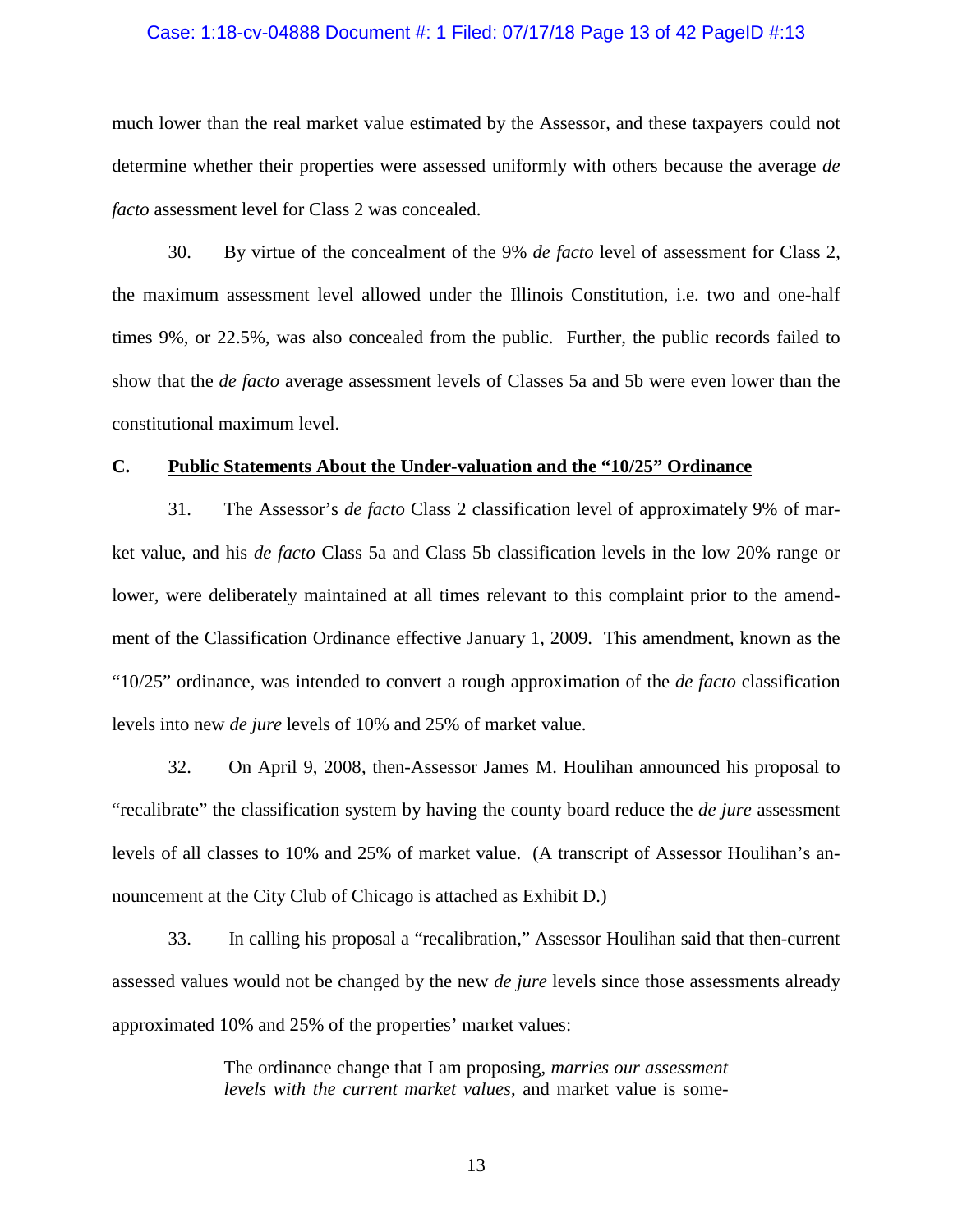## Case: 1:18-cv-04888 Document #: 1 Filed: 07/17/18 Page 14 of 42 PageID #:14

thing that we can all relate to.  $*$  \* \* \* \*

*This recalibration of the residential assessment level to 10, commercial and industrial to 25%, will in fact more closely reflect the current relationship between assessment and market value*.

(Ex. D, at 4, 7, emphasis supplied.)

34. A hearing before the Cook County Board of Commissioners Finance Committee

on the 10/25 ordinance confirmed its intent to codify existing practice. (A transcript of the

committee hearing and a copy of the committee report is attached as Exhibit E.) The Assessor

testified that the proposed change in assessment levels would not in itself change either the as-

sessed values or taxes:

COMMISSIONER MURPHY: \* \* \* Assessor Houlihan, you said that no one['s] taxes will be changed by what you are doing here today, they won't go up and they won't go down; is that correct?

ASSESSOR HOULIHAN: I said that this ordinance, in and of itself, will not do that.

\* \* \*

 The assessment level, the Ordinance level, will not change the tax bills. . . . It will allow people to have a better understanding of that relationship to the market value . . . .

(Ex. E, at 47-48.)

35. Commissioner Claypool, the principal sponsor of the 10/25 ordinance, who was

also familiar with the assessment system as a former deputy of the Cook County Board of Ap-

peals (now the BOR), confirmed this before the committee voted, stating:

 We have known for years, forever, and pretended that it is not true [and] that somehow the assessments were at the statutory levels; *they are not*.  *This reflects the actual reality as best we know it*.

(Ex. E, at 91-92, emphasis supplied.) The committee passed the amendment and it was enacted by the full board the following day. (Ord. No. 08-O-51, adopted September 17, 2008, amending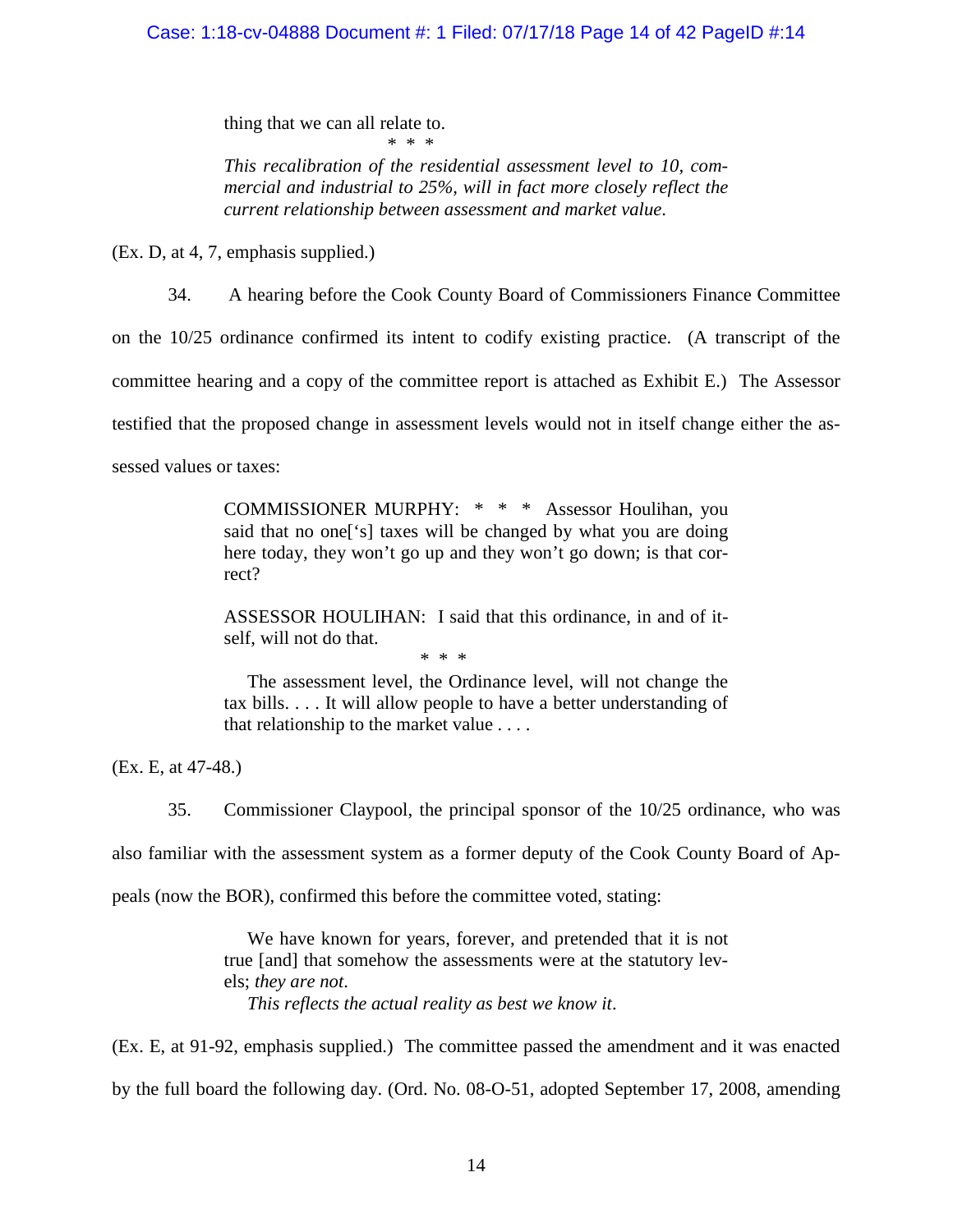Code of Ord. Ch. 74, § 74-64, eff. January 1, 2009.)

36. As early as 2006 Assessor Houlihan had told a reporter for the Chicago Tribune that residential assessments, required by law to be 16% of market value, were "more like 10 percent of the market value." As the reporter noted, this meant "the numbers on your assessment notice are deliberately false." (Eric Zorn, "Political Claims + Property Taxes = Big Confusion," *Chicago Tribune* 10/5/06.) According to deposition testimony of a senior member of the Assessor's staff, he had also admitted the practice of intentionally disregarding the legally required assessment level to lawyers in the Cook County State's Attorney's office during 2008. But despite some senior county officials' general familiarity with the Assessor's practice of disregarding the legally required assessment levels, the mechanisms of this practice (such as the "adjustment factor" used in the regression process) and its exact results were concealed from the public.

### **D. Discriminatory Assessments of a Minority of Properties in Each Class**

37. In the commercial, industrial, not-for-profit and residential classes, a minority of taxpayers' properties were assessed near to or above the *de jure* levels, and in the industrial class outside the City of Chicago (Triennial District 1) a minority was assessed at levels higher even than the *de facto* levels prevailing within the city. This same minority of assessments were also made at levels significantly higher than the maximum permitted by the Illinois constitution, twoand-one-half times the *de facto* residential level of 9%. These taxpayers, including the instant plaintiffs, paid taxes at significantly increased effective rates in comparison with most other taxpayers in the same classes, whose properties were assessed near to or below the more favorable *de facto* levels. Because the *de facto* levels and the methods of their creation by the Assessor were concealed from the public, the disparately assessed minority could not obtain effective redress for the excessive taxes through normal assessment appeal processes.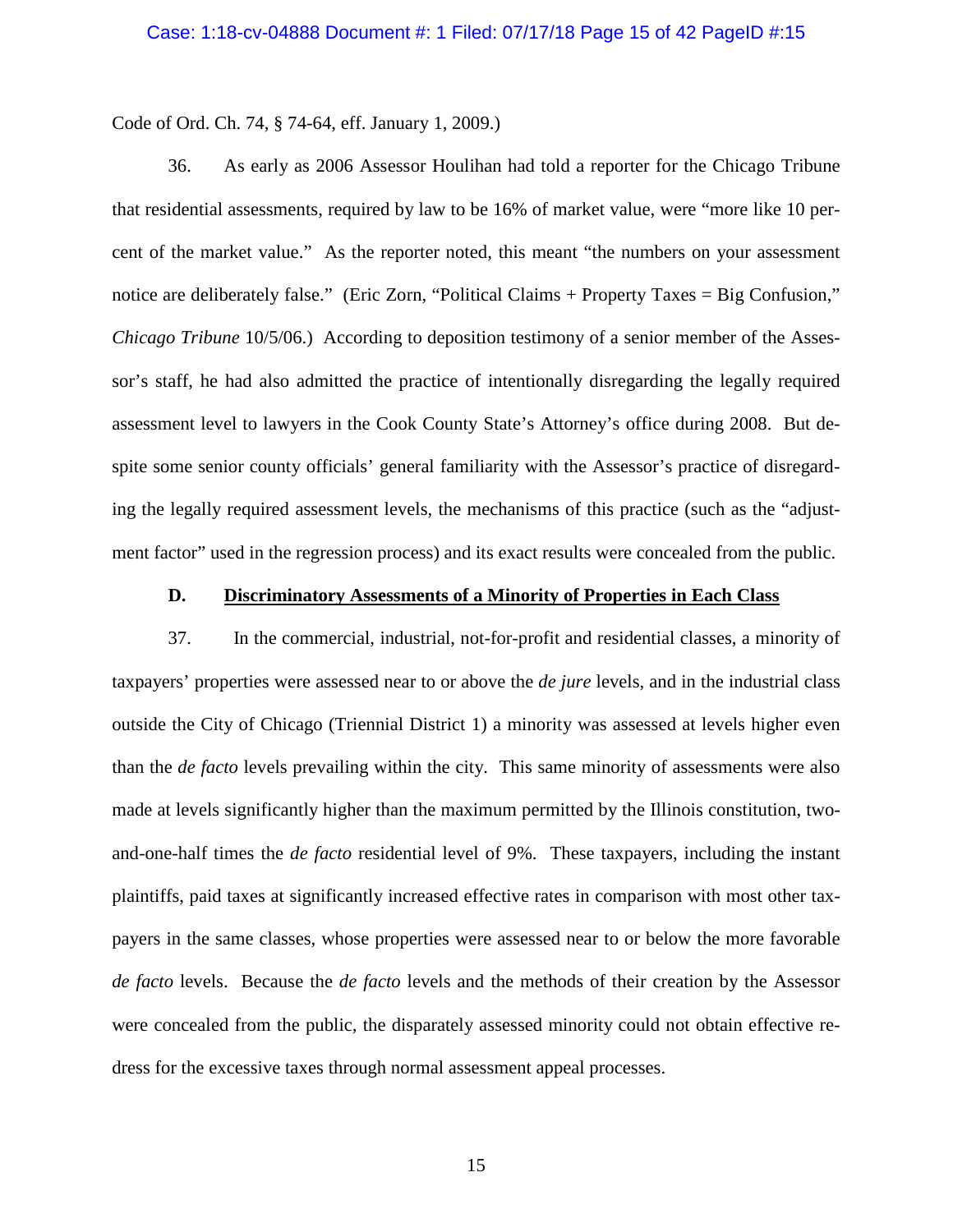## **E. Plaintiffs' Assessments; Taxes Paid and Excessive Taxes to Be Refunded**

38. Because each plaintiff's property was assessed significantly above the *de facto* assessment levels systematically applied to the majority of more favored properties, and above the maximum level permitted by the Illinois Constitution and laws, the taxes paid on each plaintiff's property were discriminatory and excessive as summarized below.

- 39. 8908 South Harlem Property:
	- a. The assessed value for 8908 South Harlem was 5,039,975 for tax year 2008. The Taxpayer paid total taxes of \$1,132,060.19 on this assessment.
	- b. At the *de jure* assessment level, the assessed value for 2008 was purportedly based on an Assessor's fair market value estimate of \$14,058,635 while, at uniform *de facto* levels, the same assessment implied effective Assessor's market values ranging from approximately \$22,399,888 to \$48,461,298.
	- c. An appraisal of 8908 South Harlem estimated the property's fair market value to be \$14,000,000.
	- d. Based on the appraised market value and the *de facto* assessment level, the taxes paid on 8908 South Harlem were discriminatory, excessive, and overpaid by approximately \$805,019.
- 40. 7510 North Caldwell Property
	- a. The assessed value for 7510 North Caldwell was 3,261,983 for each of tax years 2007 and 2008. The Taxpayer paid total taxes on these assessments of \$1,001,496.38.
	- b. At the *de jure* assessment level, the assessed value for 2007-2008 was purportedly based on an Assessor's fair market value estimate of \$9,061,064 while, at uniform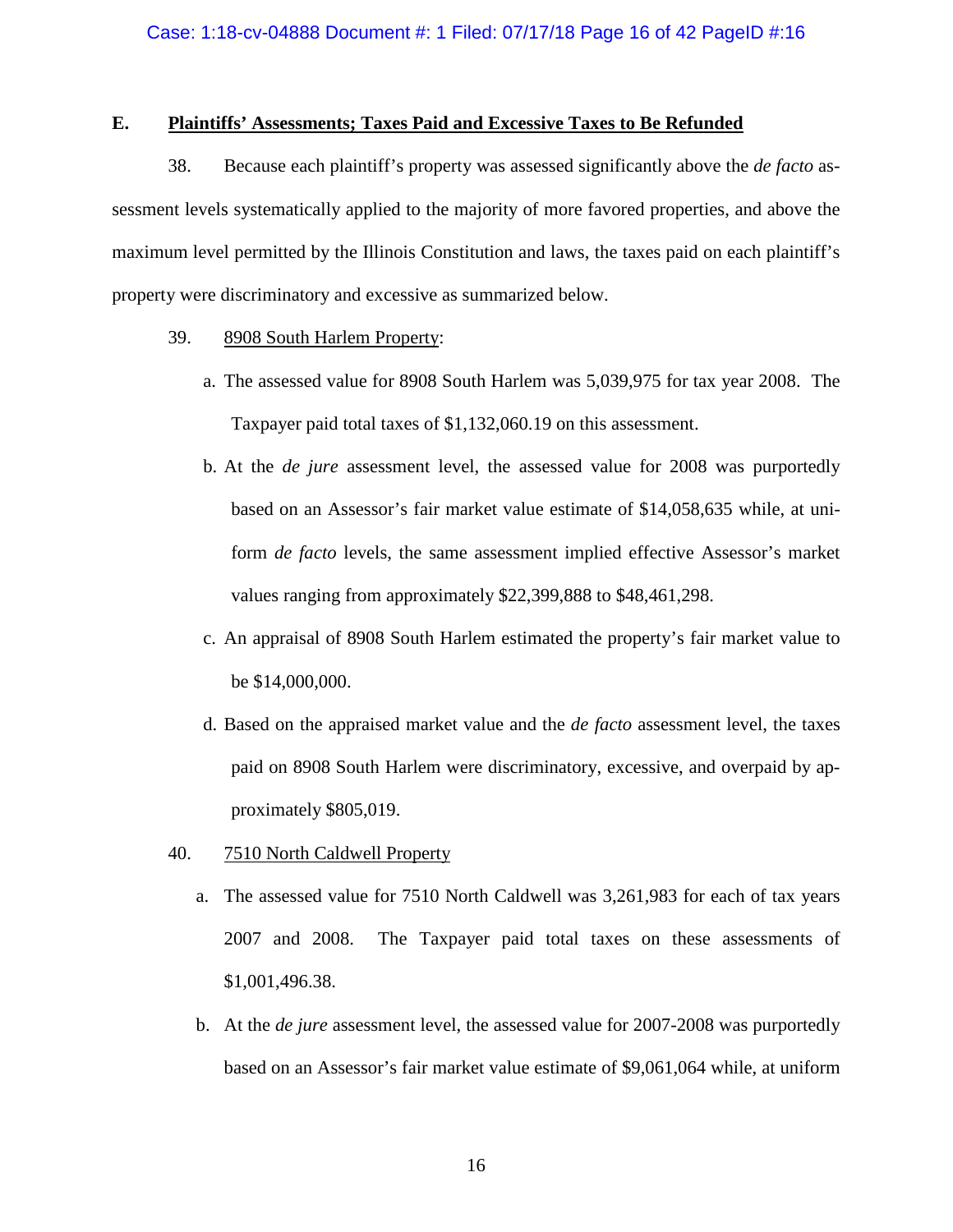*de facto* levels, the same assessment implied effective Assessor's market values ranging from approximately \$14,497,702 to \$30,344,028.

- c. An appraisal of 7510 North Caldwell estimated the property's fair market value to be \$7,450,000.
- d. Based on the appraised market value and the *de facto* assessment level, the taxes paid on 7510 North Caldwell were discriminatory, excessive, and overpaid by approximately \$755,611.
- 41. 1701 Golf Road Property:
	- a. Assessed values for 1701 Golf Road ranged from 23,669,993 to 18,642,236 for tax years 2004-2009. The Taxpayer paid total taxes on these assessments of \$24,355,802.72.
	- b. At the *de jure* assessment level, the assessed values for 2004-2008 were purportedly based on Assessor's fair market value estimates ranging from \$62,289,455 to \$64,746,737, while, at uniform *de facto* levels, the same assessments implied effective Assessor's market values ranging from approximately \$105,199,969 to \$82,854,382. The reduced *de jure* level of assessment for 2009 implied an effective Assessor's market value of approximately \$75,422,396.
	- c. Appraisals of 1701 Golf Road estimated the property's fair market value to range from \$48,600,000 to \$58,600,000. The property was sold in an arm's length transaction in 2013 for approximately \$58,000,000.
	- d. Based on the appraised market values, the *de facto* assessment level for 2004- 2008, and the reduced *de jure* level for 2009, the taxes paid on 1701 Golf Road were discriminatory, excessive and overpaid by approximately \$8,648,343.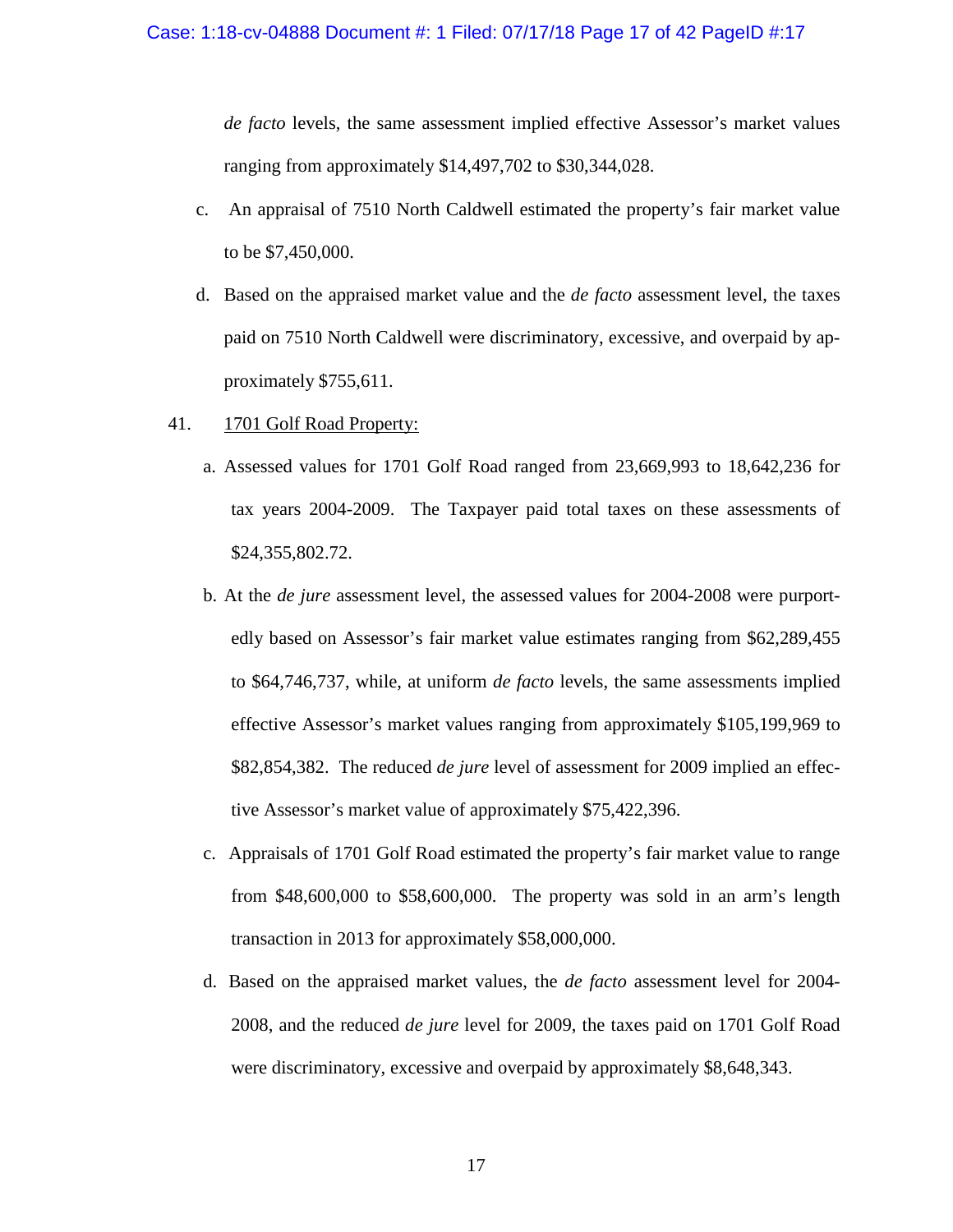## 42. 6300 North River Road Property

- a. The assessed value for 6300 North River Road was 2,432,065 for each of tax years 2007 and 2008. The Taxpayer paid total taxes on these assessments of \$836,460.12.
- b. At the *de jure* assessment level, the assessed value for 2007-2008 was purportedly based on an Assessor's fair market value estimate of \$8,106,883 while, at uniform *de facto* levels, the same assessment implied effective Assessor's market values ranging from approximately \$10,809,178 to \$16,256,005.
- c. An appraisal of 6300 North River Road estimated the property's fair market value to be \$7,350,000
- d. Based on the appraised market value and the *de facto* assessment level, the taxes paid on 6300 North River Road were discriminatory, excessive, and overpaid by approximately \$458,263.

## 43. 1001 Skokie Boulevard Property

- a. Assessed values for 1001 Skokie Boulevard ranged from 2,964,649 to 3,084,725 to tax years 2004-2008. The Taxpayer paid total taxes on these assessments of \$2,276,515.11.
- b. At the *de jure* assessment level, the assessed values for 2004-2008 were purportedly based on Assessor's fair market value estimates ranging from \$7,963,989 to \$8,317,429 while, at uniform *de facto* levels, the same assessments implied effective Assessor's market values ranging from approximately \$14,589,808 to \$15,180,733.
- c. Appraisals of 1001 Skokie Boulevard estimated the property's fair market value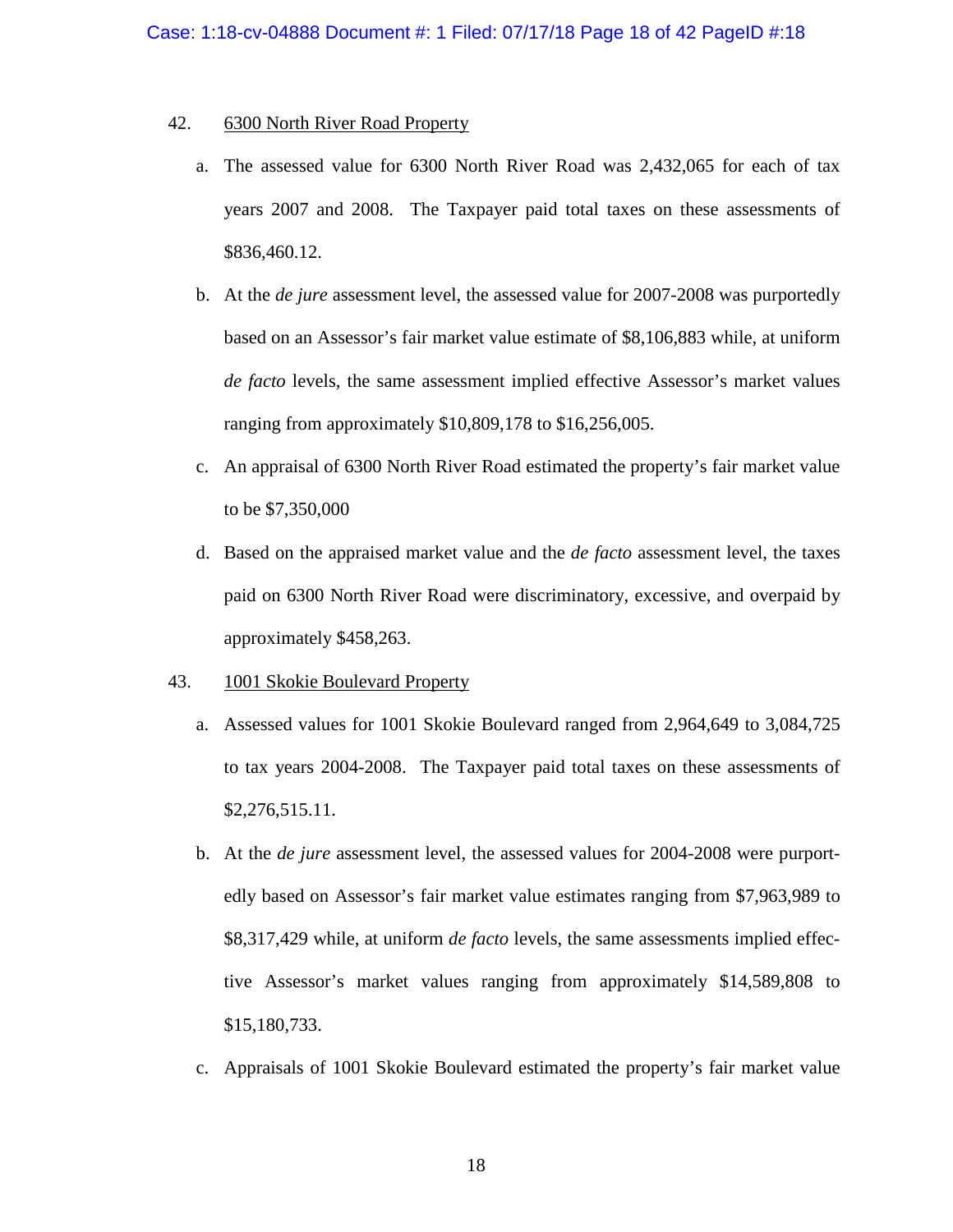to range from approximately \$6,650,000 to \$7,590,000.

- d. Based on the appraised market values and the *de facto* assessment levels for 2004-2008, the taxes paid on 1001 Skokie Boulevard were discriminatory, excessive and overpaid by approximately \$1,199,006.
- 44. River Oaks Mall:
	- e. The River Oaks Mall assessed value ranged from 21,947,487 to 15,300,000 for tax years 2005-2008 and from 14,179,094 to 6,664,486 for 2009-2014. The Taxpayers paid total taxes on these assessments for the seven tax years in question (2005-2006, 2008-2014) of \$47,524,550.61.
	- f. At the *de jure* level of assessment, the assessed values for 2005-2008 purported to be based on Assessor's fair market value estimates ranging from \$57,757,111 to \$40,877,672, while at the *de facto* level of approximately 22.5% the same assessments implied effective Assessor's market values ranging from approximately \$97,544,000 to \$68,000,000. The reduced *de jure* level of assessment (25%) for 2009-2014 implied effective Assessor's market values ranging from approximately \$56,716,000 to \$26,660,000.
	- g. Appraisals of the River Oaks Mall estimated the property's fair market value to range from \$44,835,000 in 2005 to \$28,650,000 in 2014. The property was sold in an arm's length transaction in early 2017 for approximately \$27,000,000.
	- h. Based on the market values estimated by the appraisals, the *de facto* assessment level for 2005-2008, and the reduced *de jure* level after 2008, the taxes paid on River Oaks Mall for the seven tax years in question were discriminatory, excessive and overpaid by approximately \$16,434,354.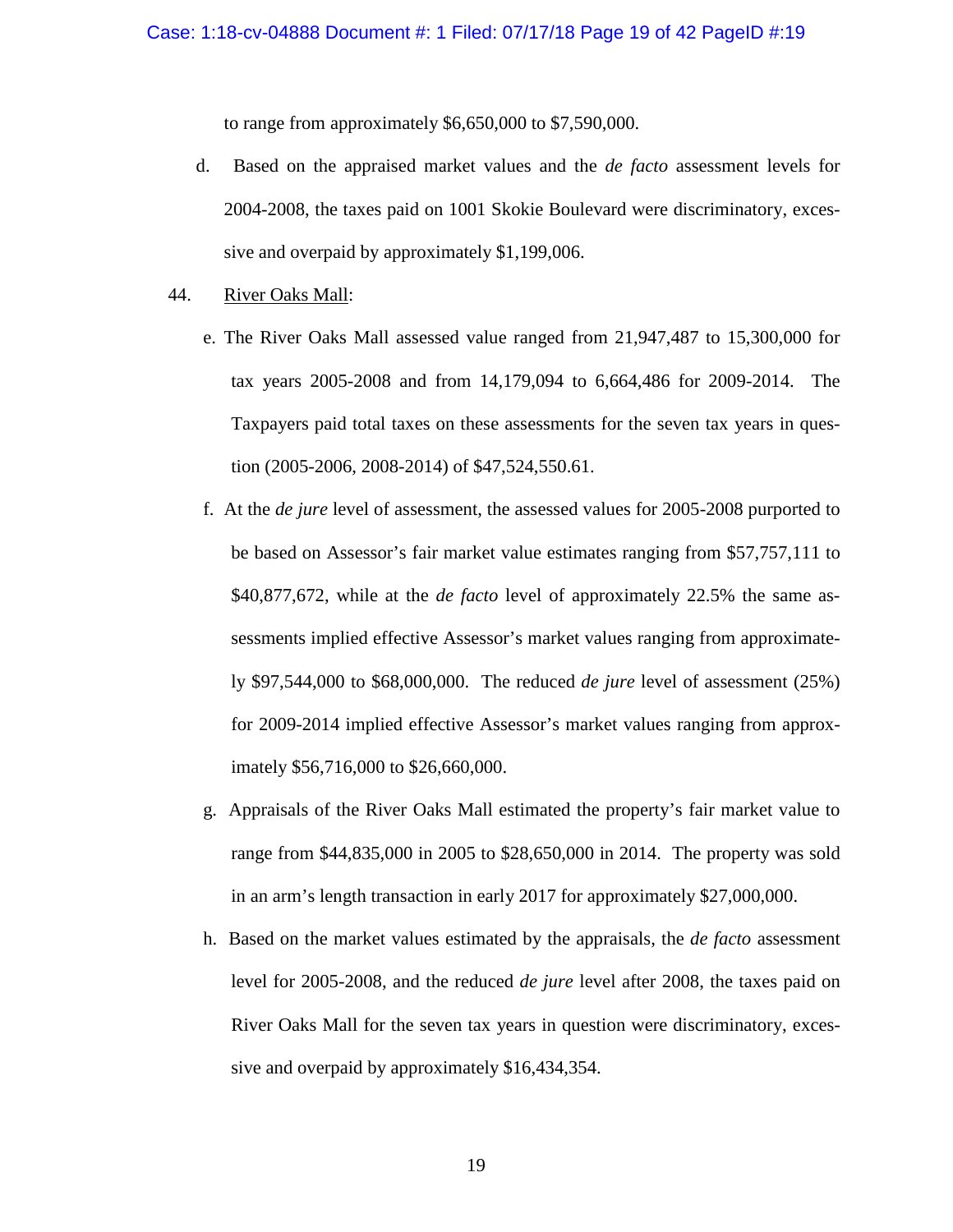### Case: 1:18-cv-04888 Document #: 1 Filed: 07/17/18 Page 20 of 42 PageID #:20

45. The original taxes paid on plaintiffs' properties were distributed by the Collector to 61 different taxing bodies or districts and were spent by them years ago. However, the Collector is authorized to pay refunds of prior years' excessive taxes upon court order from funds currently collected for the districts. 35 ILCS 200/23-20. The 61 districts to which plaintiffs' taxes were distributed currently collect, in the aggregate, approximately \$2.7 billion in taxes annually, so that the total refunds sought by plaintiffs for *all* tax years would constitute, on average, approximately 1.036% of *one* year's aggregate current collections for the districts. Consequently, the Collector has readily available funds to pay the refunds sought.

### **F. The Assessor's Destruction of Evidence of the Illegal Assessment Levels**

46. By an order of the Cook County Court on or about August 1, 2014, the Assessor began to produce documents pursuant to discovery subpoenas served five years earlier. During the Fall of 2014 and early 2015, it became apparent that the Assessor had destroyed many of the documents responsive to the subpoenas and probative of the illegal *de facto* assessment levels.

47. The Assessor destroyed approximately 90% of the electronic records of his assessments of Class 2 residential properties made through the multiple regression process for tax years 2000-2008. Had these records not been destroyed, the regressions could have been rerun to duplicate the assessments at any time. By such duplication, the provenance of every single one of the approximately 1.2 million assessments made by the regression process for each tax year could have been traced precisely, and a dispute about the *de facto* assessment level would have been impossible.

48. The Assessor also destroyed all the records of his internal appeals process for all classes of property, for all tax years from 2000-2006 and for part of tax year 2007. Since some of the remaining records for commercial and residential appeals explicitly showed the Assessor's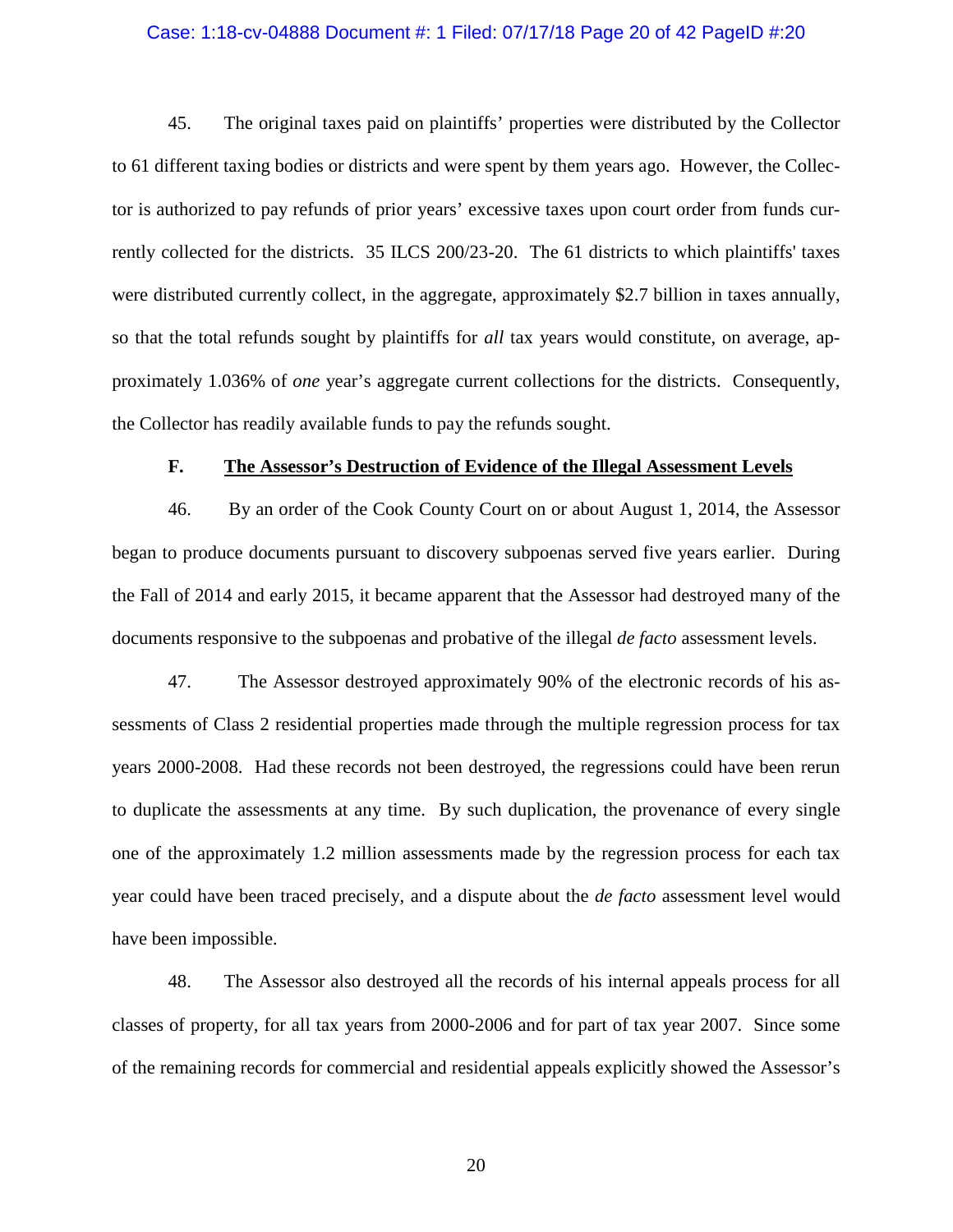### Case: 1:18-cv-04888 Document #: 1 Filed: 07/17/18 Page 21 of 42 PageID #:21

use of the illegal *de facto* assessment levels, the destroyed records were expected to show this more completely. The destruction of the appeals records was particularly significant in relation to *de facto* assessment levels for commercial and industrial property, since the assessments for many of the properties in these classes have always been made by the Assessor in the process of such appeals.

49. The destruction violated the law on preservation of public records relevant to litigation and professional standards of the IAAO. All the electronic and paper records were destroyed by the Assessor while the plaintiffs' tax objection complaints under the Property Tax Code were pending, which included their constitutional claims about the discriminatory assessment levels. A substantial part of the records of both types were destroyed after plaintiffs' discovery subpoenas were issued to the Assessor.

50. On September 16, 2016, plaintiffs filed a motion and supporting brief to bar any further defenses related to the assessment level issues in the Cook County Court, as a sanction for the Assessor's destruction of evidence directly related to those issues (the "Spoliation Sanctions Motion"). Sanctions for the intentional destruction of evidence by a potential litigant, including barring relevant defenses, are available under Illinois Supreme Court Rule 219(c) even if the destruction occurred prior to the commencement of litigation. (*Shimanovsky v. General Motors Corporation*, 181 Ill.2d 112 (1998).) The current Assessor conceded that the evidence had been destroyed but maintained that this occurred during his predecessor's term in office. Nonetheless, the Assessor, Collector, and various intervening taxing districts opposed any relief pursuant to the Spoliation Sanctions Motion.

51. On February 16, 2018 (decision issued to the parties on February 22, 2018), the Cook County Court granted the Spoliation Sanctions Motion in part and denied it in part. In this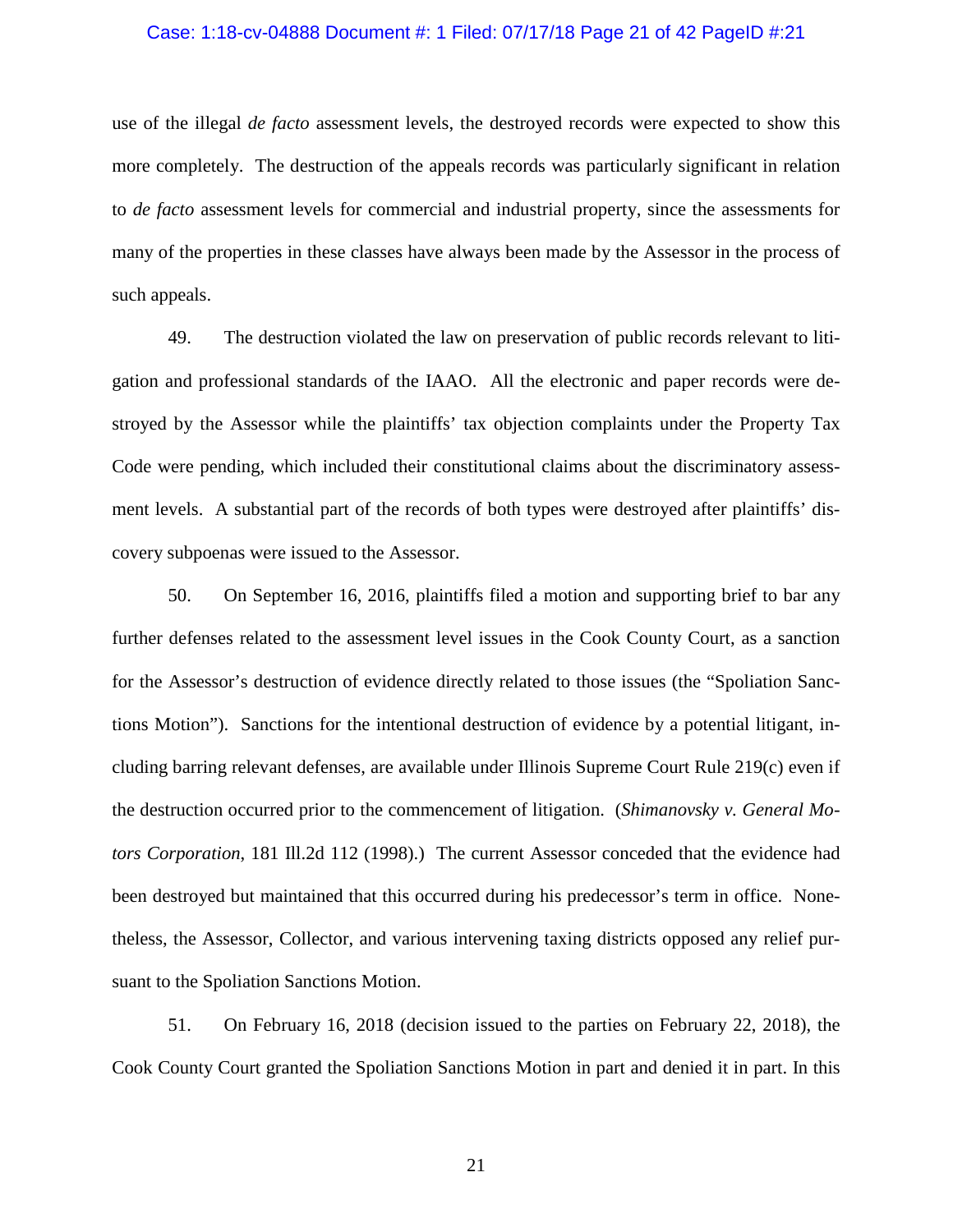ruling:

- a. The Cook County Court held that the Assessor had engaged in "wrongful spoliation" of both Class 2 computer regression records and appeals records. However, the court denied any sanction for the wrongful spoliation under the rule applicable to potential litigants.
- b. The relief granted by the Cook County Court was strictly limited to violation of the subpoenas, extending only to three tax years (2005-2007), and only to one tax year (2006) for all types of evidence destroyed.
- c. As to those tax years only, the Cook County Court recognized an evidentiary presumption against the government parties and in favor of the plaintiffs. No relief was granted with respect to the intentional spoliation of similar evidence for other tax years, even though the cases were pending, the Assessor was a potential litigant, and, for 2008, subpoenas were pending for the immediately prior tax years and their enforcement was being litigated while the evidence was destroyed.
- d. The Cook County Court's denial of most of the relief requested for the spoliation was largely predicated on its holding that the Assessor was not a "party" defendant under the statutory tax objection procedure.
- e. The Cook County Court held that the Assessor had no duty to refrain from intentionally destroying evidence known to be relevant to the Taxpayers' cases until a subpoena for documents was served on him. The Cook County Court held that, if they wished to create such a duty in the Assessor not to destroy evidence, the Taxpayers should have served subpoenas on the Assessor at the inception of their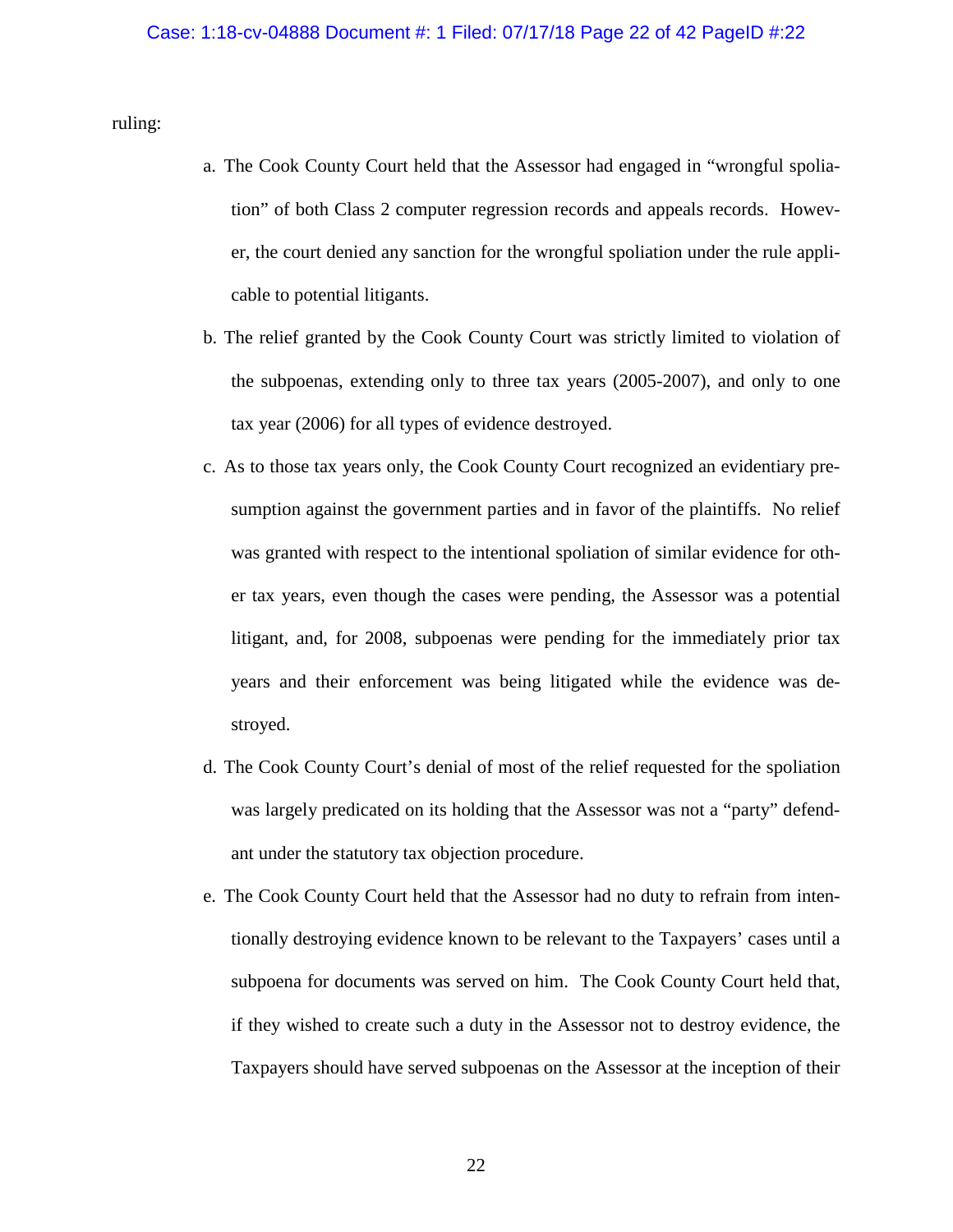cases, as early as 2000-2002. The court so held despite the facts that:

- i. The Assessor's practice of evidence destruction was unknown before the production of documents under the subpoenas began; and
- ii. The Cook County Court had previously held that the Assessor could not be compelled to provide evidence to taxpayers under the Property Tax Code and therefore was immune from any taxpayer's subpoenas.

## **G. The Inadequacy of Procedures Under the Property Tax Code**

52. Plaintiffs' tax objection cases in the Cook County Court are governed by amendments which substantially rewrote the relevant provisions of the Property Tax Code effective in 1995 (hereafter the "1995 Property Tax Code Amendments"). (See 35 ILCS 200/23-5 et seq. and related sections, as revised by P.A. 89-126, eff. July 11, 1995.) Although the Seventh Circuit Court of Appeals and the district courts have occasionally heard cases arising out of the Illinois tax system, no federal court has ever considered the adequacy of the 1995 Property Tax Code Amendments for purposes of due process or the Tax Injunction Act's requirement of a "plain, speedy and efficient remedy."

53. Plaintiffs have argued to the Cook County Court that the 1995 Property Tax Code Amendments were intended to provide an adequate remedy for federal and state constitutional claims. However, the litigation of plaintiffs' cases for more than a decade in the Cook County Court, the positions advanced by the Cook County taxing authorities, various rulings of the Cook County Court, and a ruling by the Illinois Appellate Court, have all confirmed that the tax objection procedures under the Property Tax Code are inherently uncertain, unclear, involve extensive and unwarranted delays, and fail to provide a plain, speedy and efficient remedy for the violations of plaintiffs' federal and state constitutional rights.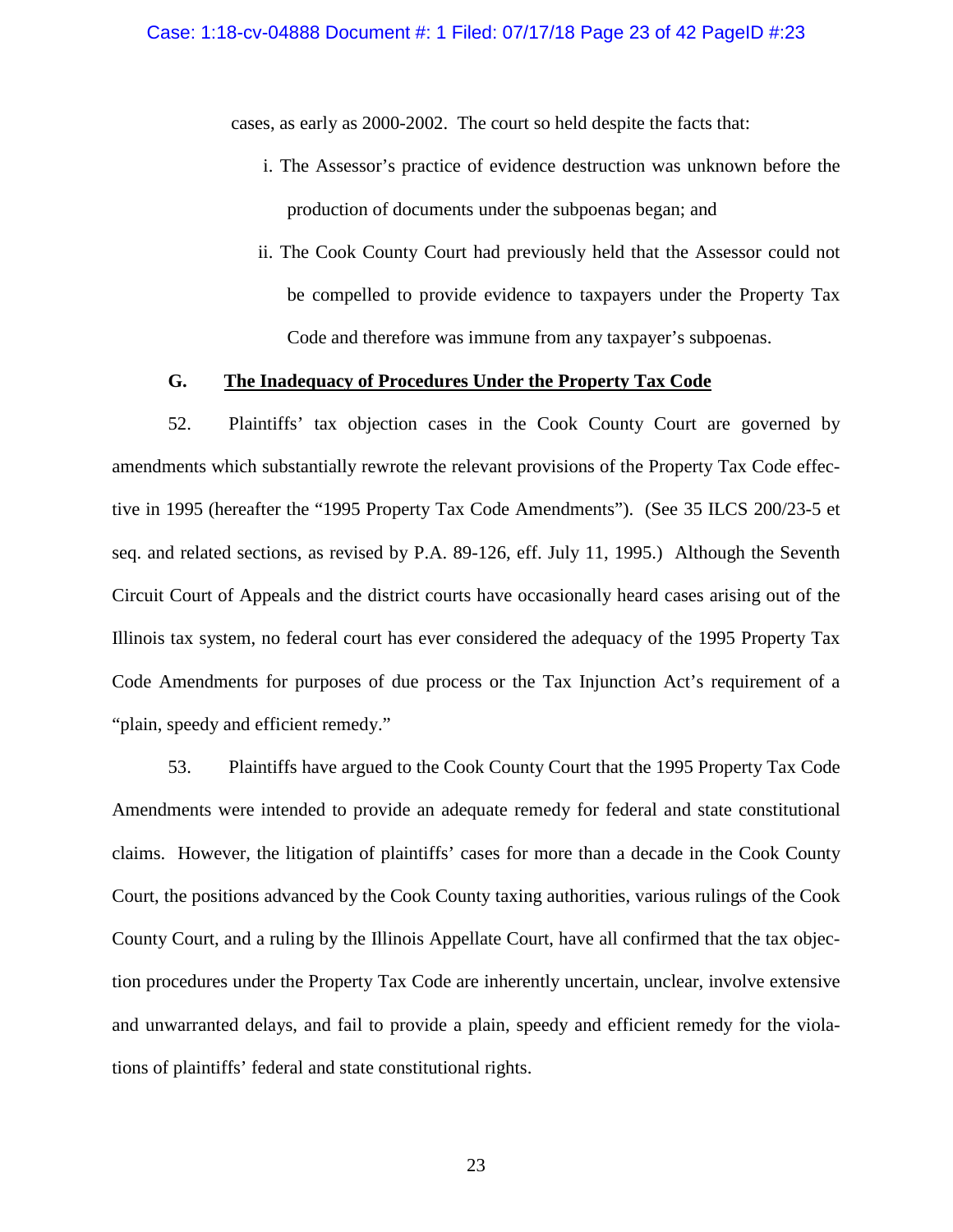#### Case: 1:18-cv-04888 Document #: 1 Filed: 07/17/18 Page 24 of 42 PageID #:24

54. The 1995 Property Tax Code Amendments created a process for tax objection complaints that differs significantly from normal civil actions. Among other features:

- a. Tax objection complaints must be filed individually for each tax year and property; payment of the total annual taxes and exhaustion of the administrative remedy of appeal to the county BOR are prerequisites to the complaint. 35 ILCS 200/23- 5 through 23-15. Class actions are prohibited, effectively overturning an Illinois Appellate Court decision allowing them prior to the 1995 Property Tax Code Amendments. 35 ILCS 200/23-15(a). (See *In Re Application of Rosewell [etc.] v. Leyden Fire Protection District*, 236 Ill. App.3d 165, 168-69 (1<sup>st</sup> Dist. 1992), *overturned by legislation*; see also *Fakhoury v. Pappas*, 395 Ill. App.3d 302, 308  $(1<sup>st</sup> Dist. 2009).$
- b. The county collector is the only taxing official expressly designated as a defendant. 35 ILCS 200/23-15(a). However, the collector is not required to appear formally or to answer or otherwise respond to the complaint. *Id*.
- c. The amended statute fails to provide for the assessor to be named as a defendant even where, as in the instant cases, the assessor's conduct is the primary issue to be litigated.
- d. Assessment valuations are presumed correct and legal, and the taxpayer challenging the valuation must prove them to be erroneous or illegal by clear and convincing evidence as to any relevant factual matter. 35 ILCS 200/23-15(b)(2).
- e. However, access to *any* evidence from assessing officials is prohibited in cases alleging "incorrect valuation":

If an objection is made claiming incorrect valuation, the court shall consider the objection without regard to the correctness of any practice, pro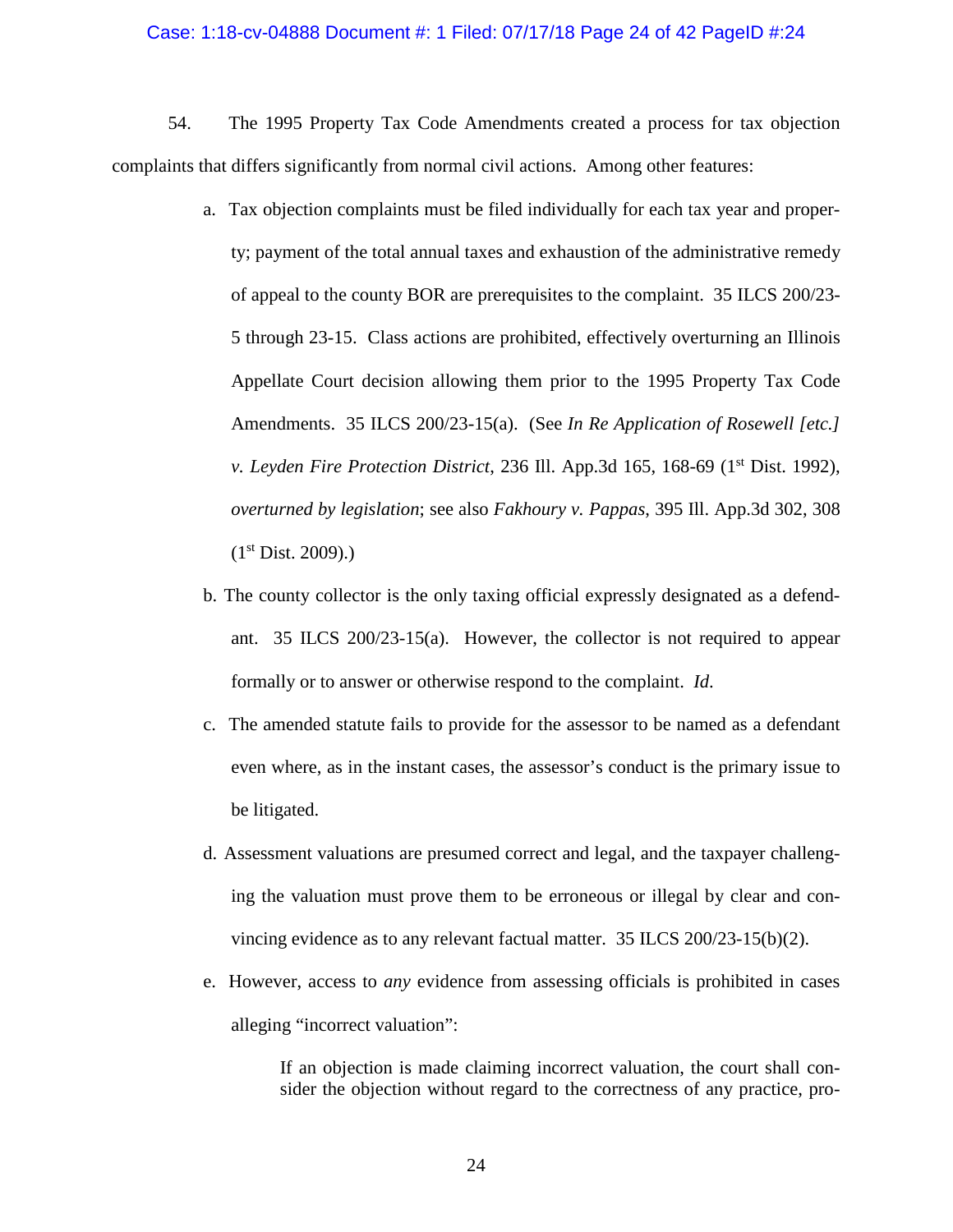cedure, or method of valuation followed by the assessor, board of appeals, or board of review in making or reviewing the assessment, and without regard to the intent or motivation of any assessing official.

35 ILCS 200/23-15(b)(3) (hereafter the "Methodology Prohibition"). The Methodology Prohibition overturned a prominent feature of the tax objection procedure prior to the 1995 Amendments, in which access to assessing officials' evidence was freely available and was required in some cases. (*In Re Application of County Collector [etc.] v. Ford Motor Company*, 131 Ill.2d 541, 553 (1989) ("the taxpayer may be required in some cases to call the assessor to testify as to the manner in which the assessment was made"), *overturned by legislation*.)

55. The 1995 Property Tax Code Amendments codified a judicially created rule requiring exhaustion of the administrative remedy of appeal to the BOR prior to filing an assessment objection in court. 35 ILCS 200/23-10. Under the previous, generally accepted interpretation of this rule and a decision of the Illinois Appellate Court, no particular issues, including constitutional issues, needed to be raised in the BOR to exhaust the administrative remedy. (See *In Re Application [etc.] v. Carpenter, 133 Ill. App.3d 142, 143, 146 (4<sup>th</sup> Dist. 1985).) Contrary to* that interpretation, the Cook County Court retroactively required submission of the Taxpayers' specific constitutional arguments to the BOR as a precondition to exhaustion, resulting in the dismissal of federal and other constitutional claims in one case and threatening similar results in some other cases. Upon information and belief, the Cook County Court's exhaustion ruling has been selectively invoked by the Collector only in the cases brought by the instant Taxpayers to enforce their federal and state constitutional rights. Appellate review of the exhaustion ruling in any of the cases will not be available for years as a practical matter.

56. Because the Collector cannot be required to answer or otherwise plead in response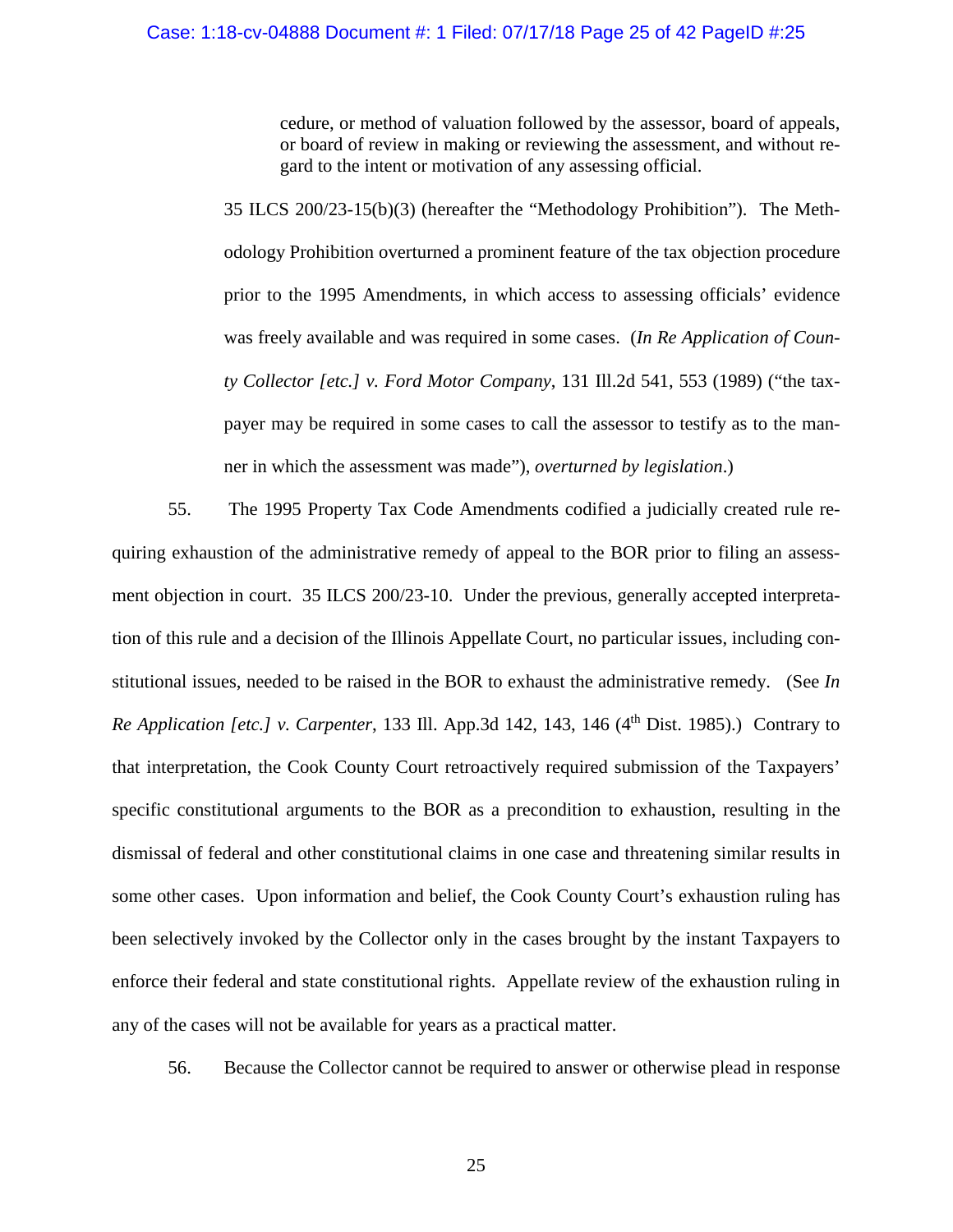### Case: 1:18-cv-04888 Document #: 1 Filed: 07/17/18 Page 26 of 42 PageID #:26

to the plaintiffs' complaints, after more than a decade of litigation plaintiffs do not and cannot know the Collector's theory of defense against the constitutional claims in the Cook County Court. The 1995 Property Tax Code Amendments do not require that plaintiffs be informed of the Collector's defense theory prior to trial, or even during it.

57. Without the Assessor as a party defendant, discovery devices such as interrogatories, notices to produce, and requests to admit facts relating to the constitutional claims about the Assessor's misconduct are unavailable. Discovery directed to the Collector about the constitutional claims has consistently elicited the response that the Collector has no information about the Assessor's conduct.

58. Assessment valuations involve an applied science or craft that uses one or more methodologies to select one value conclusion from a range of possible values, based in theory on market data gathered from properties comparable to the subject property. Assessments and the methodologies used to produce them must be uniform among similarly situated properties, such as properties in the same class under the Classification Ordinance. It is impossible to prove in a judicial proceeding whether a given assessment valuation is incorrect or disparate, without analyzing the methodology used by the Assessor to select one valuation for the taxpayer's property from among the range of possible values. (See, e.g., *CSX Transportation v. Georgia State Board of Equalization*, 552 U.S. 9, 16-17 (2007).)

59. The 1995 Property Tax Code Amendments require the Taxpayers to rebut the presumption that the Assessor's valuations were correct and legal, by clear and convincing evidence, yet the Methodology Prohibition bars the Taxpayers from obtaining or using evidence of the methodologies used by the Assessor. This makes the presumption of correctness of the Assessor's valuations irrebuttable and makes the Methodology Prohibition inherently arbitrary and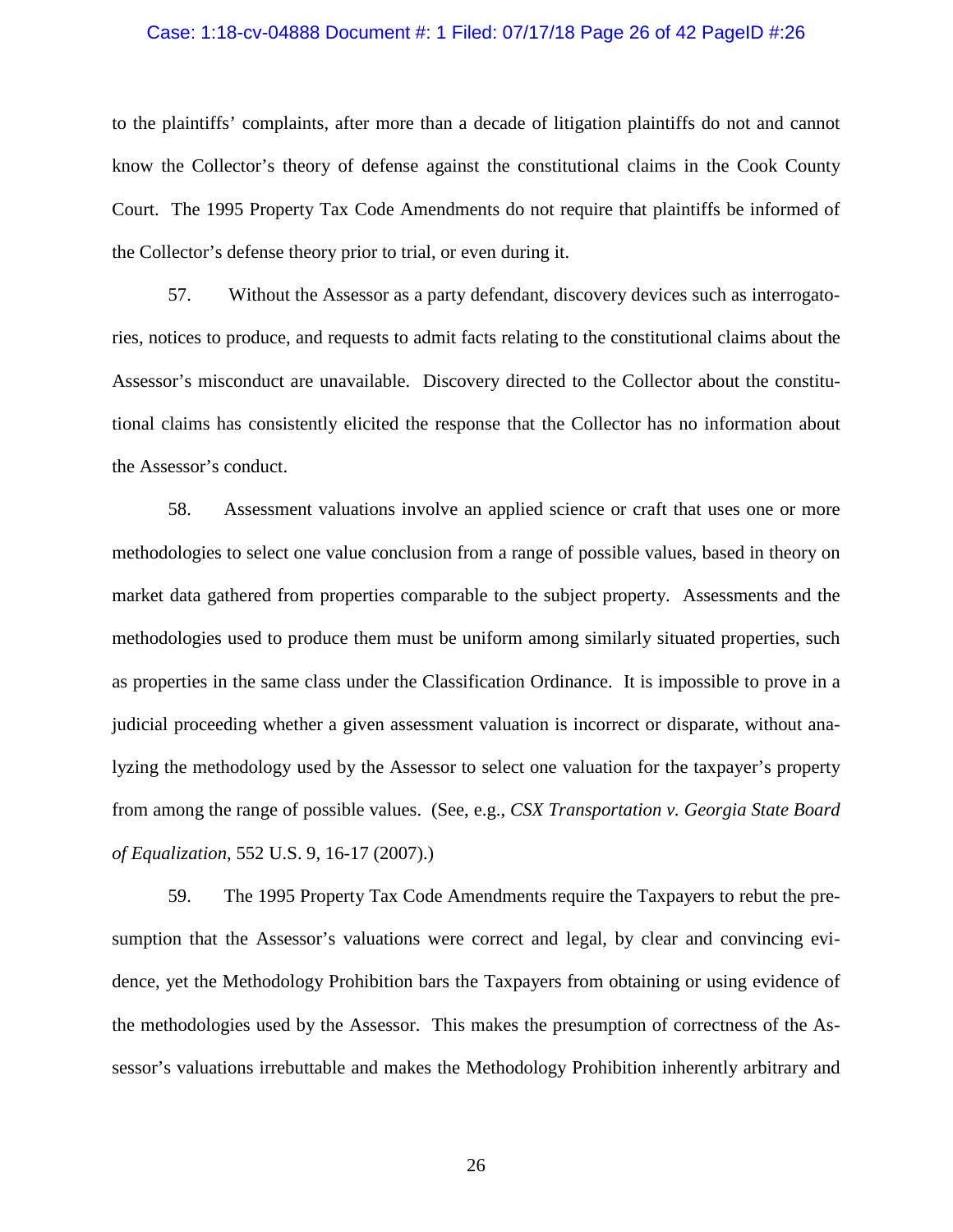### Case: 1:18-cv-04888 Document #: 1 Filed: 07/17/18 Page 27 of 42 PageID #:27

irrational.

60. The Cook County State's Attorney ("State's Attorney"), statutory counsel for the Collector and other taxing officials in the Cook County Court, originally including the Assessor, has consistently argued that the Methodology Prohibition bars *all* evidence from the Assessor, even in challenges based on the Assessor's illegal and unconstitutional misconduct. In a 2002 ruling, the Cook County Court accepted this argument and ordered that (1) the Assessor could not be named as a party defendant under the 1995 Property Tax Code Amendments, and (2) evidence from the Assessor or other assessing officials could not be obtained in discovery or admitted in evidence. (A copy of this order, entered in *Friedman v. Pappas*, 94 Obj. 799 (7/24/02), is attached as Exhibit F.)

61. The *Friedman* order was reviewed in a consolidated appeal and was affirmed by the Illinois Appellate Court in an unpublished order. *David Friedman v. Maria Pappas*, No. 1- 02-2685 and other consolidated cases (Ill. App. 1st Dist. 2003) (hereafter "*Friedman* appellate order"). (A copy of the *Friedman* appellate order is attached as Exhibit G.) The appellate court held that "*constitutional objections – all of which challenge the practices, procedures and methods of assessment, cannot be raised in a complaint filed under section 23-15 [of the 1995 Property Tax Code Amendments] where the statute limits the scope of the proceeding*." (Ex. G, at 13, emphasis added.) Though the unpublished *Friedman* order is not technically precedential, it represents a construction of the 1995 Property Tax Code Amendments, particularly the Methodology Prohibition, by the Illinois Appellate Court that could be applied to the instant cases on appeal. That would bar any hearing and final determination of the Taxpayers' constitutional claims under the Property Tax Code.

62. To avoid the likelihood of years of procedural litigation on *all* the issues raised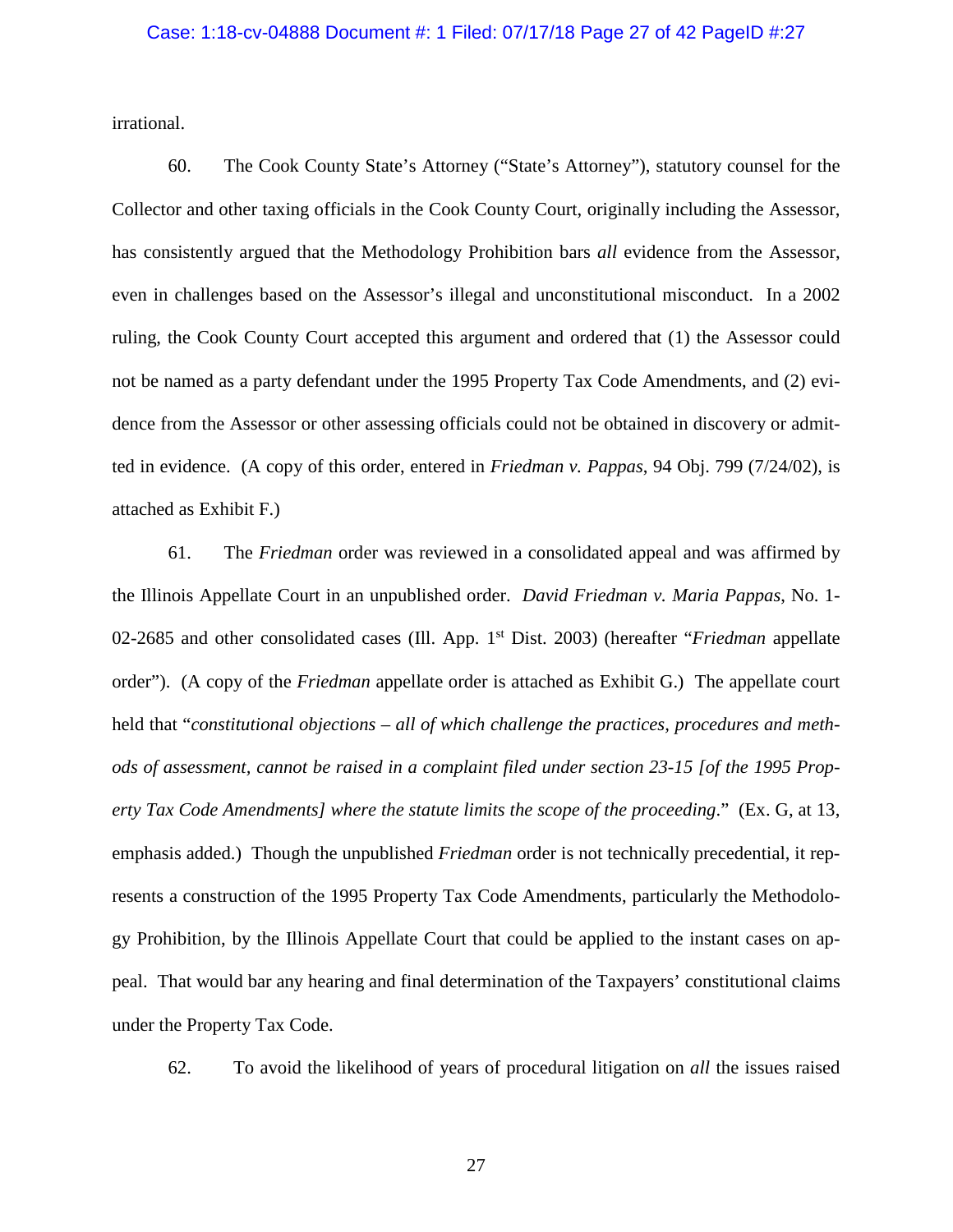### Case: 1:18-cv-04888 Document #: 1 Filed: 07/17/18 Page 28 of 42 PageID #:28

by the Cook County Court's *Friedman* ruling, plaintiffs did not try to join the Assessor as a defendant in that court. However, in 2009 plaintiffs served subpoenas for documents on the Assessor related to the constitutional claims. The State's Attorney moved to quash the subpoenas based on the Methodology Prohibition, as previously argued in *Friedman* and similar cases. Enforcement of the subpoenas was stayed by the Cook County Court over the next *five years* while the State's Attorney's motion to quash, motion for reconsideration, and motion for interlocutory appeal were litigated. The Cook County Court's final denial of the motion to quash remains subject to review on appeal after any final judgment.

63. Although the Cook County Court held plaintiffs' discovery subpoenas enforceable in August, 2014, production of the documents by the Assessor is still incomplete. Because of the destruction of large amounts of documentary evidence by the Assessor during the litigation, a great part of the documentation of the Assessor's *de facto* assessment level practices no longer exists.

64. In December, 2014, after production of some Assessor's documents, plaintiffs subpoenaed a former senior Assessor's employee in charge of the Class 2 assessment process and the research department to explain the documents at a deposition. The witness refused to answer approximately 700 questions on Fifth Amendment grounds when the deposition was initially taken in May, 2015. The Cook County Court later granted plaintiffs' motion to compel the testimony. The deposition was retaken in October, 2015, and the testimony confirmed many of the foregoing allegations about the *de facto* assessment levels. However, this evidence was taken subject to the State's Attorney's objection that testimonial as well as documentary evidence of the Assessor's methods and practices was barred by the Methodology Prohibition and other aspects of the 1995 Property Tax Code Amendments.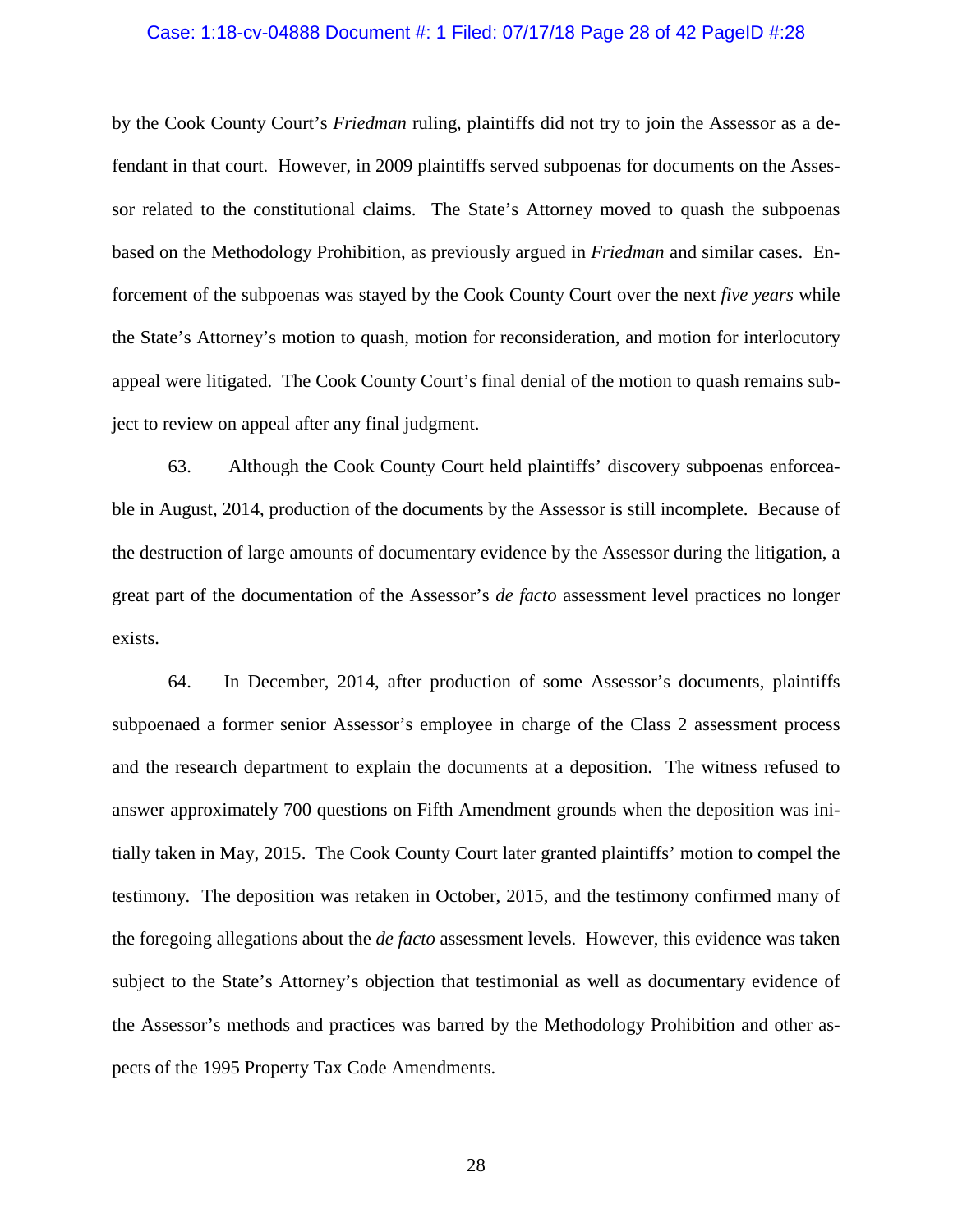### Case: 1:18-cv-04888 Document #: 1 Filed: 07/17/18 Page 29 of 42 PageID #:29

65. The State's Attorney procured an order on April 19, 2016 from the Cook County Court preserving for appeal all her arguments related to the Methodology Prohibition, including the Collector's "objections to [the] subpoenas for deposition of the Assessor's former employees, or any other discovery regarding the practices, procedures or methods of county assessing officials in making or reviewing the assessment," among other procedural contentions. The objections comprise the same arguments as in *Friedman*, which resulted in the appellate court's ruling that constitutional issues may not be raised in the tax objection process.

66. Despite well over a decade of active litigation, and despite hundreds of pages of opinions by the Cook County Court, plaintiffs, defendants, and the Cook County Court itself cannot have any clear or certain understanding of the parameters of tax objection procedure under the 1995 Property Tax Code Amendments, as they may ultimately be interpreted by the Illinois reviewing courts.

67. The Cook County Court's February 2017 ruling has effectively permitted the Assessor to destroy evidence of the illegal *de facto* classifications with impunity, provided that the destruction was done before the evidence was subpoenaed by a taxpayer, or after the time frame of an earlier subpoena. The Cook County Court's construction of the 1995 Property Tax Code Amendments significantly limits access to evidence from the Assessor in any case, and further restrictions may result on appeal. As in the Illinois Appellate Court's *Friedman* ruling, the Amendments may be construed to bar any hearing of the plaintiffs' constitutional claims.

68. Resolving the inadequacies of the 1995 Property Tax Code Amendments would require another decade of litigation by the instant Taxpayers in the Cook County Court, the Illinois Appellate and Supreme Courts, and again in the Cook County Court on remand, with no assurance of a remedy for the constitutional claims. To the extent that a remedy for any constitu-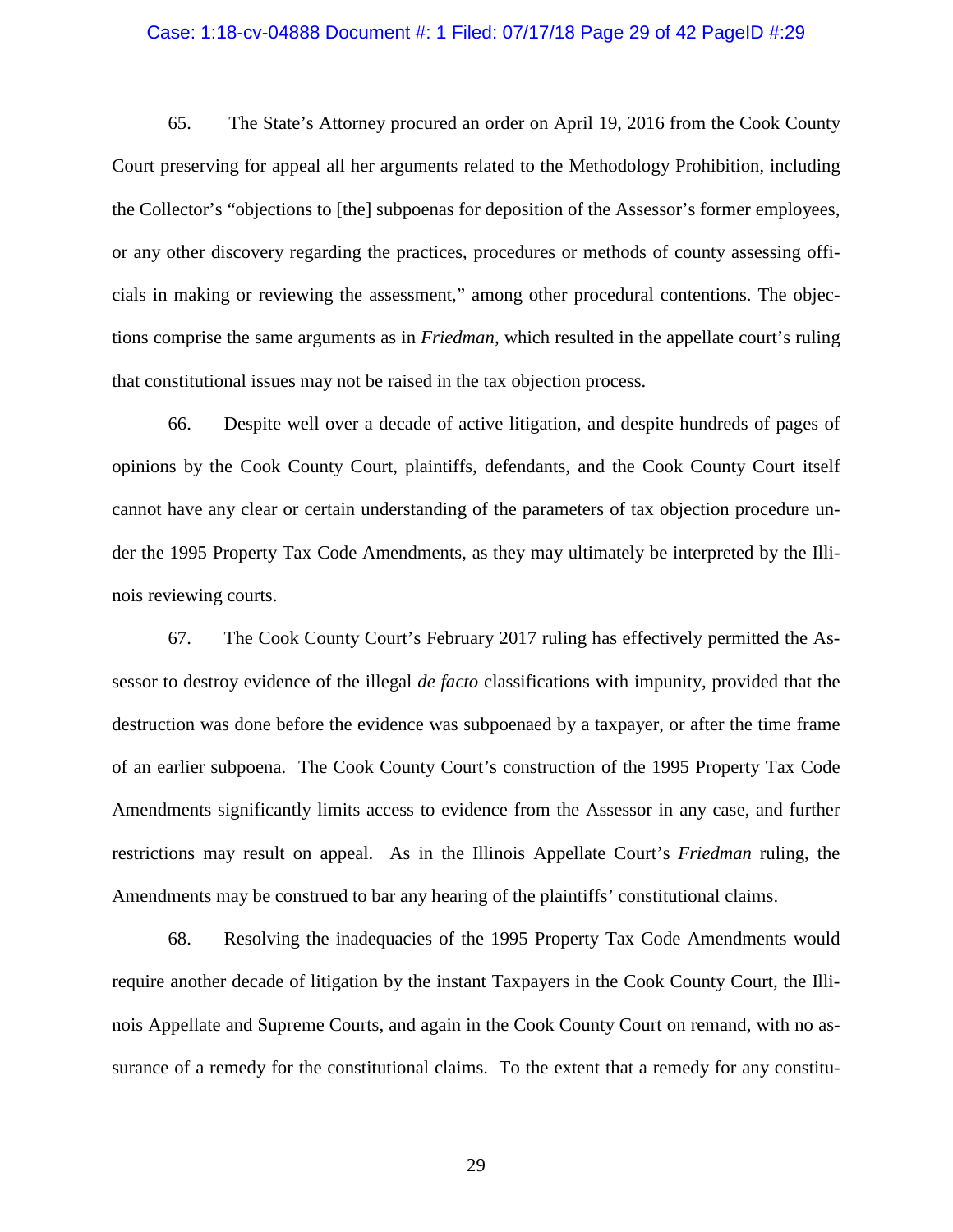Case: 1:18-cv-04888 Document #: 1 Filed: 07/17/18 Page 30 of 42 PageID #:30

tional claims under the 1995 Property Tax Code Amendments can be said to exist at all, it is not plain, speedy, or efficient as required by due process and the Tax Injunction Act.

# **COUNT I VIOLATION OF EQUAL PROTECTION UNDER THE FOURTEENTH AMENDMENT TO THE UNITED STATES CONSTITUTION, PURSUANT TO 42 U.S.C. § 1983**

69. Plaintiffs reallege and incorporate by reference the allegations of all preceding paragraphs.

70. For the reasons set forth above, the assessments of each of the plaintiffs' subject properties, in the amounts and for the tax years indicated above, violates the plaintiff's right to equal protection of the laws under the Fourteenth Amendment to the United States Constitution, in that the majority of other similarly situated property was assessed systematically and intentionally at a level of assessment significantly lower and more favorable than the level of assessment required by law, and significantly lower and more favorable than the level of assessment applied to the plaintiff's subject property.

71. The principle of equal protection requires that, where the assessing authority has violated the express command of the law and has made assessments significantly below the required percentage of fair market value, all similarly situated taxpayers, such as the plaintiffs, are entitled to be assessed at the same equal percentage.

72. The actions of the Assessor, in systematically and intentionally assessing the subject properties based upon disparate assessment levels, in violation of plaintiffs' equal protection rights under the Fourteenth Amendment to the United States Constitution, were all taken under color of state law.

73. The actions of the Collector, in collecting taxes based upon disparate assessment levels systematically applied to the subject properties, in violation of plaintiffs' equal protection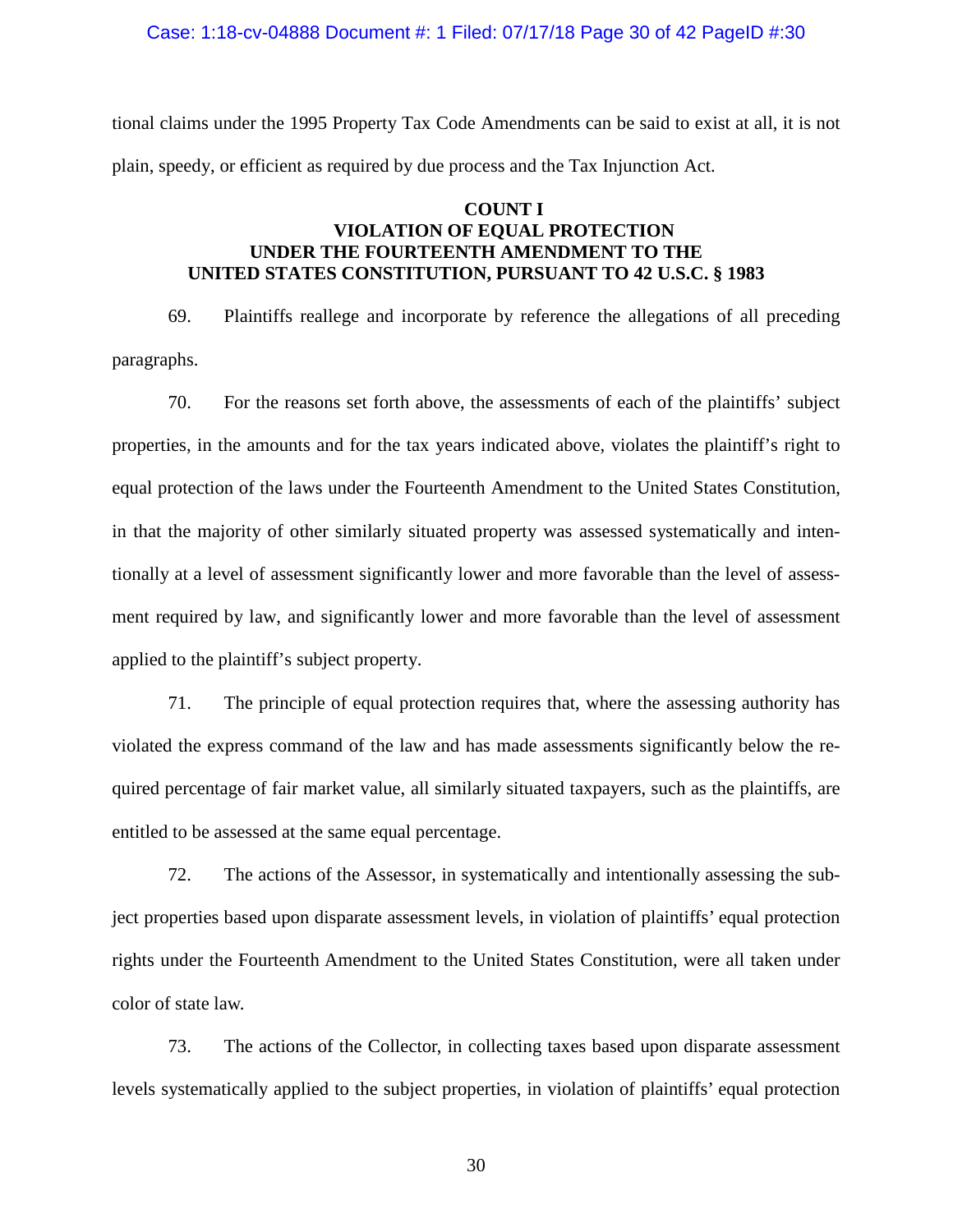### Case: 1:18-cv-04888 Document #: 1 Filed: 07/17/18 Page 31 of 42 PageID #:31

rights under the Fourteenth Amendment to the United States Constitution, were all taken under color of state law.

Wherefore, for the reasons specified above, plaintiffs pray:

- a. That the Court enter a declaratory judgment against the Assessor and Collector, that the assessments of each of the subject properties in the amounts and for the tax years set forth above were illegal and unconstitutional, and that such assessments resulted in the collection of unconstitutionally excessive taxes in the amounts set forth above;
- b. That the Court find and declare that, because of the excessive, illegal and unconstitutional assessment, each of the plaintiffs is entitled to a refund of taxes paid upon its subject property in the amount set forth above; and that each plaintiff is further entitled to interest on the refund pursuant to 35 ILCS 200/23-20 to and including the date of final payment of all refund amounts due;
- c. That the Collector be enjoined to refund to each of the plaintiffs the taxes collected upon the excessive, illegal and unconstitutional assessment, with interest as provided by law;
- d. That plaintiffs be awarded the costs of this action and their attorney's fees pursuant to 42 U.S.C. § 1988; and
- e. That plaintiffs be granted such other and further relief as the Court may deem to be equitable and just.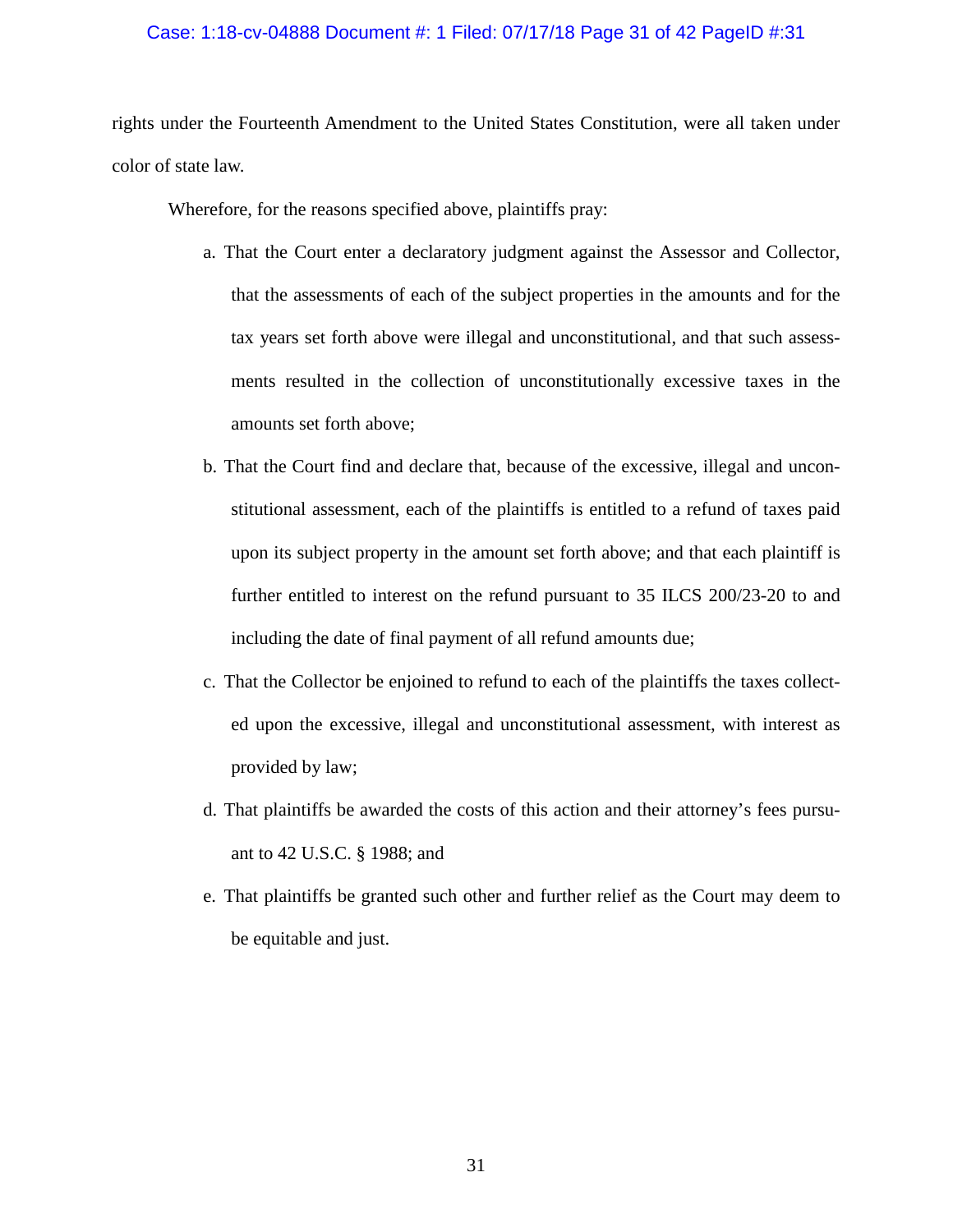## **COUNT II VIOLATION OF DUE PROCESS UNDER THE FOURTEENTH AMENDMENT TO THE UNITED STATES CONSTITUTION, PURSUANT TO 42 U.S.C. § 1983**

74. Plaintiffs reallege and incorporate by reference the allegations of all preceding paragraphs.

75. The procedural inadequacies of the 1995 Property Tax Code Amendments as set forth above constitute a violation of the plaintiffs' rights to due process of law. In particular, the Methodology Prohibition, which may be construed to bar all discovery and evidence of methodologies, practices and procedures used by the Assessor in assessing the plaintiffs' properties and similarly situated properties, violates plaintiffs' rights to due process.

76. While the Cook County Court has not interpreted the Methodology Prohibition as restrictively as argued by the taxing authorities, that court's interpretation limits access to Assessor's evidence to narrow circumstances, and a more restrictive construction will be sought and may be applied on appeal, even to the extent of barring the hearing of *any* constitutional claims within the tax objection process.

77. The Methodology Prohibition, on its face and as interpreted by the Cook County Court, bars access to evidence from the Assessor or other assessing officials on any issue that constitutes the "valuation" of property. The statute presumes that the assessment being challenged is "correct and legal," yet it imposes an elevated burden on the plaintiffs to rebut the presumption while barring evidence from the Assessor whose work product is protected by the presumption. As such, the Methodology Prohibition is inherently arbitrary and irrational.

78. Other provisions of the 1995 Property Tax Code Amendments, as interpreted by the Cook County Court, prohibiting joinder of the Assessor as a defendant and immunizing the Collector from answering the complaint, arbitrarily and irrationally burden the Taxpayers' reme-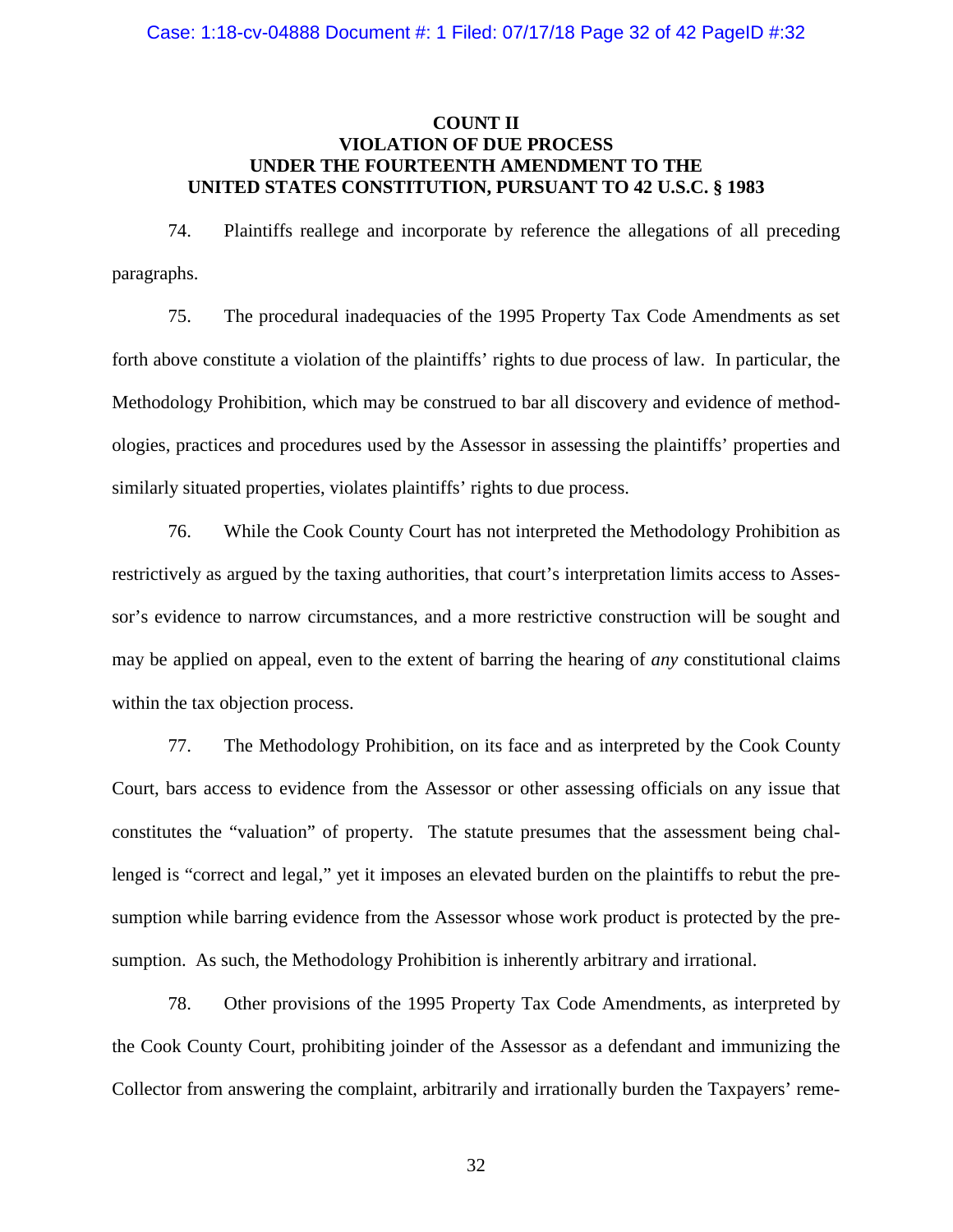#### Case: 1:18-cv-04888 Document #: 1 Filed: 07/17/18 Page 33 of 42 PageID #:33

dy for violation of their federal and state constitutional rights.

79. For the reasons set forth above, the assessments of each of the plaintiffs' subject properties, in the amounts and for the tax years indicated above, violates the plaintiff's right to due process of law under the Fourteenth Amendment to the United States Constitution, as each of the plaintiffs were prevented from obtaining prompt and effective review of the Assessor's disparate and excessive assessments by the Methodology Prohibition and the other inadequacies of the 1995 Property Tax Code Assessments.

80. The actions of the Assessor, in systematically and intentionally assessing the subject properties based upon disparate assessment levels and excessive valuations, were all taken under color of state law.

81. The actions of the Collector, in collecting taxes based upon the disparate assessment levels and excessive valuations, were all taken under color of state law.

82. The actions of both the Assessor and Collector in contesting review of the assessments of the subject properties based upon the Methodology Prohibition and other features of the 1995 Property Tax Code Amendments, all of which violate plaintiffs' rights to due process, were all taken under color of state law.

Wherefore, for the reasons specified above, plaintiffs pray:

- a. That the Court enter a declaratory judgment that the Methodology Prohibition is unconstitutional, facially and as applied to the plaintiffs, and that the Court permanently enjoin its enforcement;
- b. That the Court enter a declaratory judgment that the provisions of the 1995 Property Tax Code Amendments prohibiting joinder of the Assessor as a defendant and immunizing the Collector from answering the complaint are unconstitutional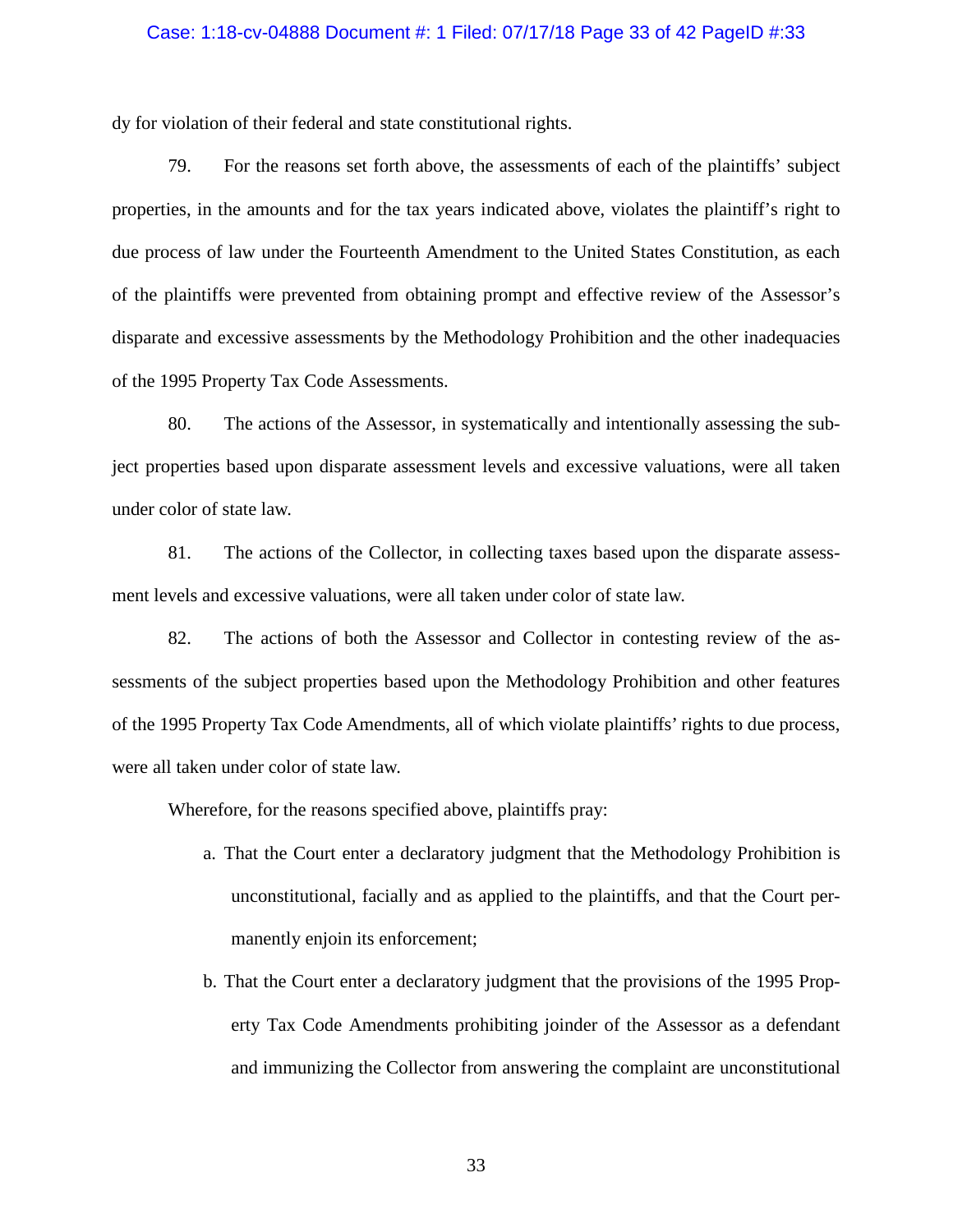as applied to plaintiffs, and that the Court permanently enjoin their enforcement;

- c. That the Court enter a declaratory judgment against the Assessor and Collector, that the assessments of each of the subject properties in the amounts and for the tax years set forth above were illegal and unconstitutional, and that such assessments resulted in the collection of unconstitutionally excessive taxes in the amounts set forth above;
- d. That the Court find and declare that, because of the excessive, illegal and unconstitutional assessment, each of the plaintiffs is entitled to a refund of taxes paid upon its subject property in the amount set forth above; and that each plaintiff is further entitled to interest on the refund pursuant to 35 ILCS 200/23-20 to and including the date of final payment of all refund amounts due;
- e. That the Collector be enjoined to refund to each of the plaintiffs the taxes collected upon the excessive, illegal and unconstitutional assessment, with interest as provided by law;
- f. That plaintiffs be awarded the costs of this action and their attorney's fees pursuant to 42 U.S.C. § 1988; and
- g. That plaintiffs be granted such other and further relief as the Court may deem to be equitable and just.

## **COUNT III VIOLATION OF DUE PROCESS UNDER THE ILLINOIS CONSTITUTION, ARTICLE I, § 2**

- 83. Plaintiffs reallege and incorporate by reference the allegations of all preceding paragraphs.
	- 84. The procedural inadequacies of the 1995 Property Tax Code Amendments as set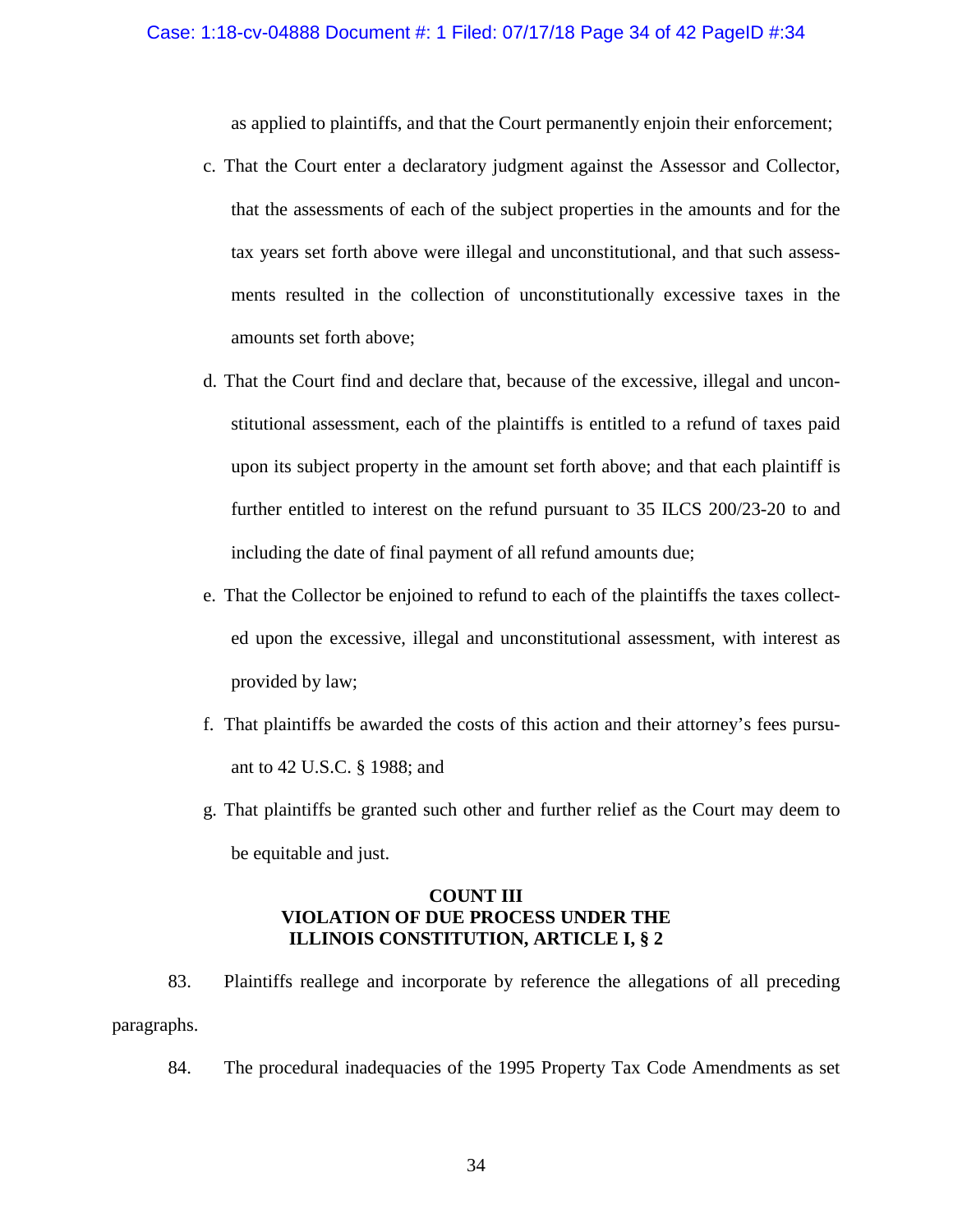### Case: 1:18-cv-04888 Document #: 1 Filed: 07/17/18 Page 35 of 42 PageID #:35

forth above constitute a violation of the plaintiffs' rights to due process of law. In particular, the Methodology Prohibition, which may be construed to bar all discovery and evidence of methodologies, practices and procedures used by the Assessor in assessing the plaintiffs' properties and similarly situated properties, violates plaintiffs' rights to due process under Ill. Const. 1970, Art. I, § 2.

85. While the Cook County Court has not interpreted the Methodology Prohibition as restrictively as argued by the taxing authorities, that court's interpretation limits access to Assessor's evidence to narrow circumstances, and a more restrictive construction will be sought and may be applied on appeal, even to the extent of barring the hearing of *any* constitutional claims within the tax objection process.

86. The Methodology Prohibition, on its face and as interpreted by the Cook County Court, bars access to evidence from the Assessor or other assessing officials on any issue that constitutes the "valuation" of property. The statute presumes that the assessment being challenged is "correct and legal," yet it imposes an elevated burden on the plaintiffs to rebut the presumption without any evidence from the Assessor whose work product is protected by the presumption. As such, the Methodology Prohibition is inherently arbitrary and irrational.

87. Other provisions of the 1995 Property Tax Code Amendments, as interpreted by the Cook County Court, prohibiting joinder of the Assessor as a defendant and immunizing the Collector from answering the complaint, arbitrarily and irrationally burden the Taxpayers' remedy for violation of their federal and state constitutional rights.

88. For the reasons set forth above, the assessments of each of the plaintiffs' subject properties, in the amounts and for the tax years indicated above, violates the plaintiff's right to due process of law under the Illinois Constitution, as each of the plaintiffs were prevented from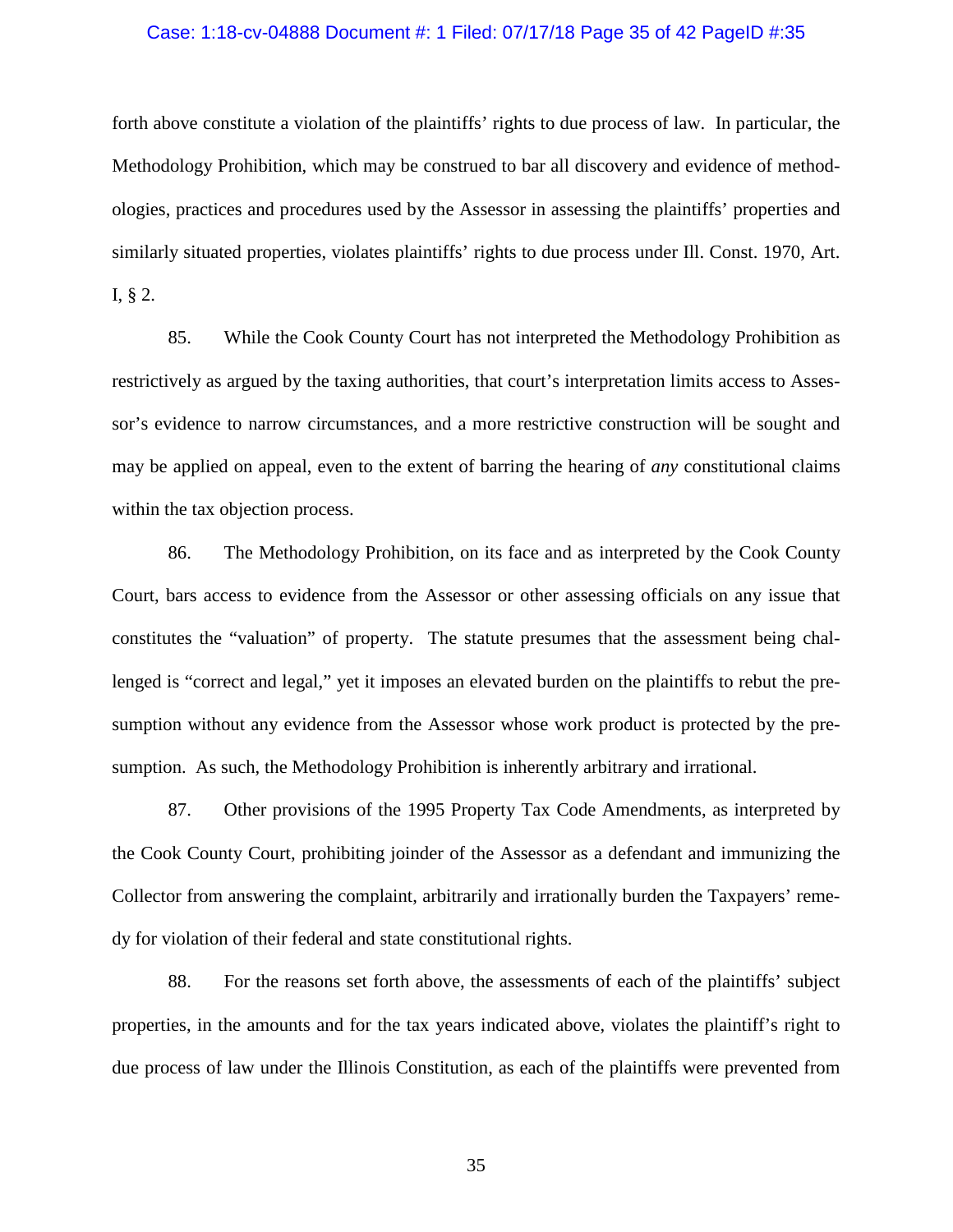#### Case: 1:18-cv-04888 Document #: 1 Filed: 07/17/18 Page 36 of 42 PageID #:36

obtaining prompt and effective review of the Assessor's disparate and excessive assessments by the Methodology Prohibition and the other inadequacies of the 1995 Property Tax Code Assessments. The unconstitutional assessment of each plaintiff's property is actionable under 35 ILCS 200/23-15. Alternatively, to the extent that constitutional claims may not be actionable under § 23-15, these claims are actionable under the general equitable powers of the Court.

Wherefore, for the reasons specified above, plaintiffs pray:

- a. That the Court enter a declaratory judgment that the Methodology Prohibition is unconstitutional, facially and as applied to the plaintiffs, and that the Court permanently enjoin its enforcement;
- b. That the Court enter a declaratory judgment that the provisions of the 1995 Property Tax Code Amendments prohibiting joinder of the Assessor as a defendant and immunizing the Collector from answering the complaint are unconstitutional as applied to plaintiffs, and that the Court permanently enjoin their enforcement;
- c. That the Court enter a declaratory judgment against the Assessor and Collector, that the assessments of each of the subject properties in the amounts and for the tax years set forth above were illegal and unconstitutional, and that such assessments resulted in the collection of unconstitutionally excessive taxes in the amounts set forth above;
- d. That the Court find and declare that, because of the excessive, illegal and unconstitutional assessment, each of the plaintiffs is entitled to a refund of taxes paid upon its subject property in the amount set forth above; and that each plaintiff is further entitled to interest on the refund pursuant to 35 ILCS 200/23-20 to and including the date of final payment of all refund amounts due;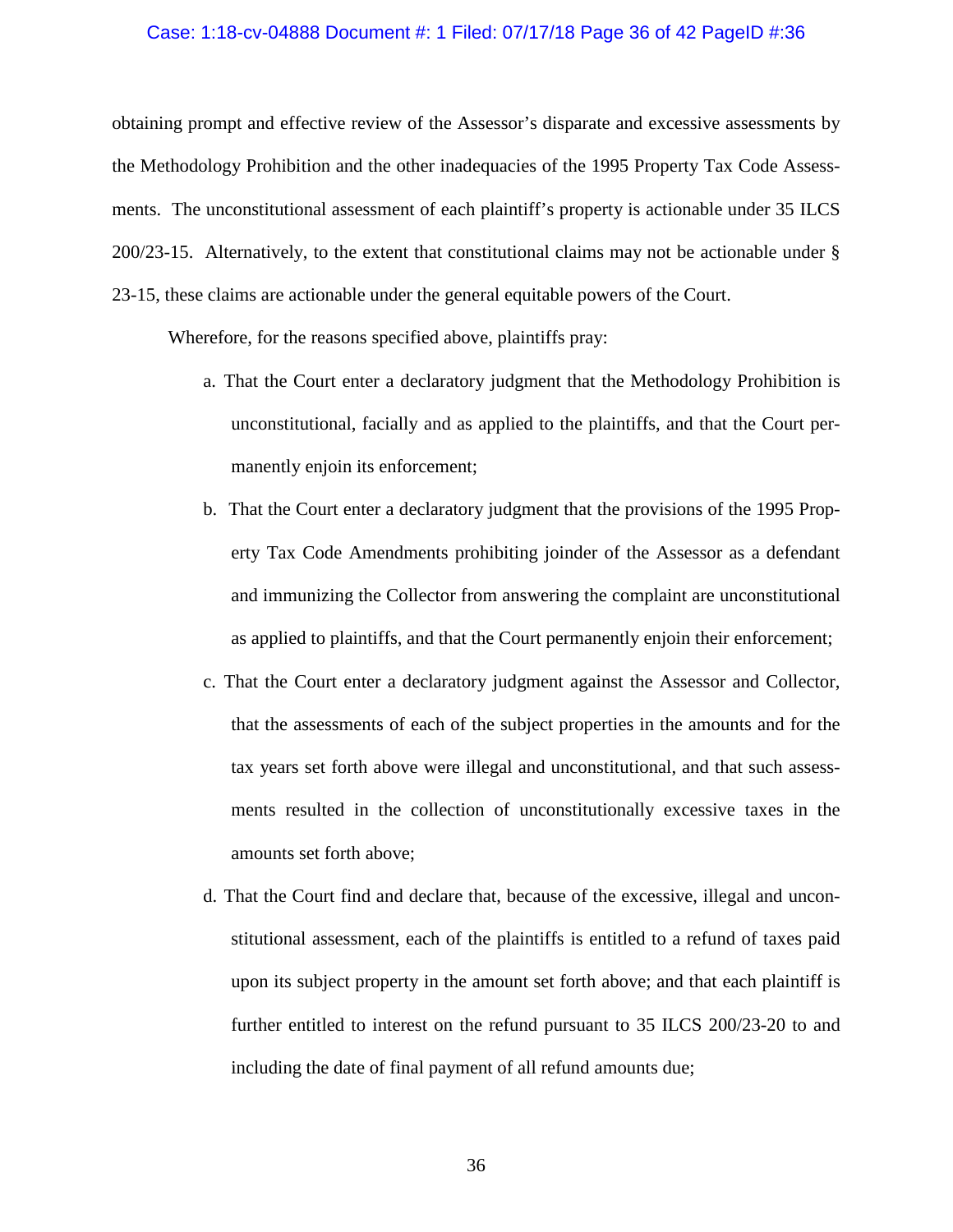- e. That the Collector be enjoined to refund to each of the plaintiffs the taxes collected upon the excessive, illegal and unconstitutional assessment, with interest as provided by law; and
- f. That plaintiffs be granted such other and further relief as the Court may deem to be equitable and just.

# **COUNT IV VIOLATION OF EQUAL PROTECTION AND UNIFORMITY UNDER THE ILLINOIS CONSTITUTION, ART. I, § 2 and ART. IX, § 4(b), AND MAINTENANCE OF AN UNCONSTITUTIONAL AND ILLEGAL CLASSIFICATION SYSTEM**

89. Plaintiffs reallege and incorporate by reference the allegations of all preceding paragraphs.

90. For the reasons set forth above, the assessments of each of the plaintiffs' subject properties, in the amounts and for the tax years indicated above, violates the plaintiff's rights to equal protection and uniformity under Ill. Const. 1970, Art. I, § 2 and Art. IX, § 4(b), in that the majority of other similarly situated property was assessed systematically and intentionally at a level of assessment significantly lower and more favorable than the level of assessment required by law, and significantly lower and more favorable than the level of assessment applied to the plaintiff's subject property.

91. The systematic and intentional under-assessment of the majority of property in the same classes as the subject properties constituted the maintenance of a *de facto* classification system, which violated the Classification Ordinance, and also violated 35 ILCS 200/9-150, the limitation on classification enacted by the General Assembly pursuant to its express authority under Ill. Const. 1970, Art. IX, § 4(b). The illegal and unconstitutional assessment of each plaintiff's property is actionable under 35 ILCS 200/23-15. Alternatively, to the extent that constitutional claims may not be actionable under § 23-15, these claims are actionable under the general equi-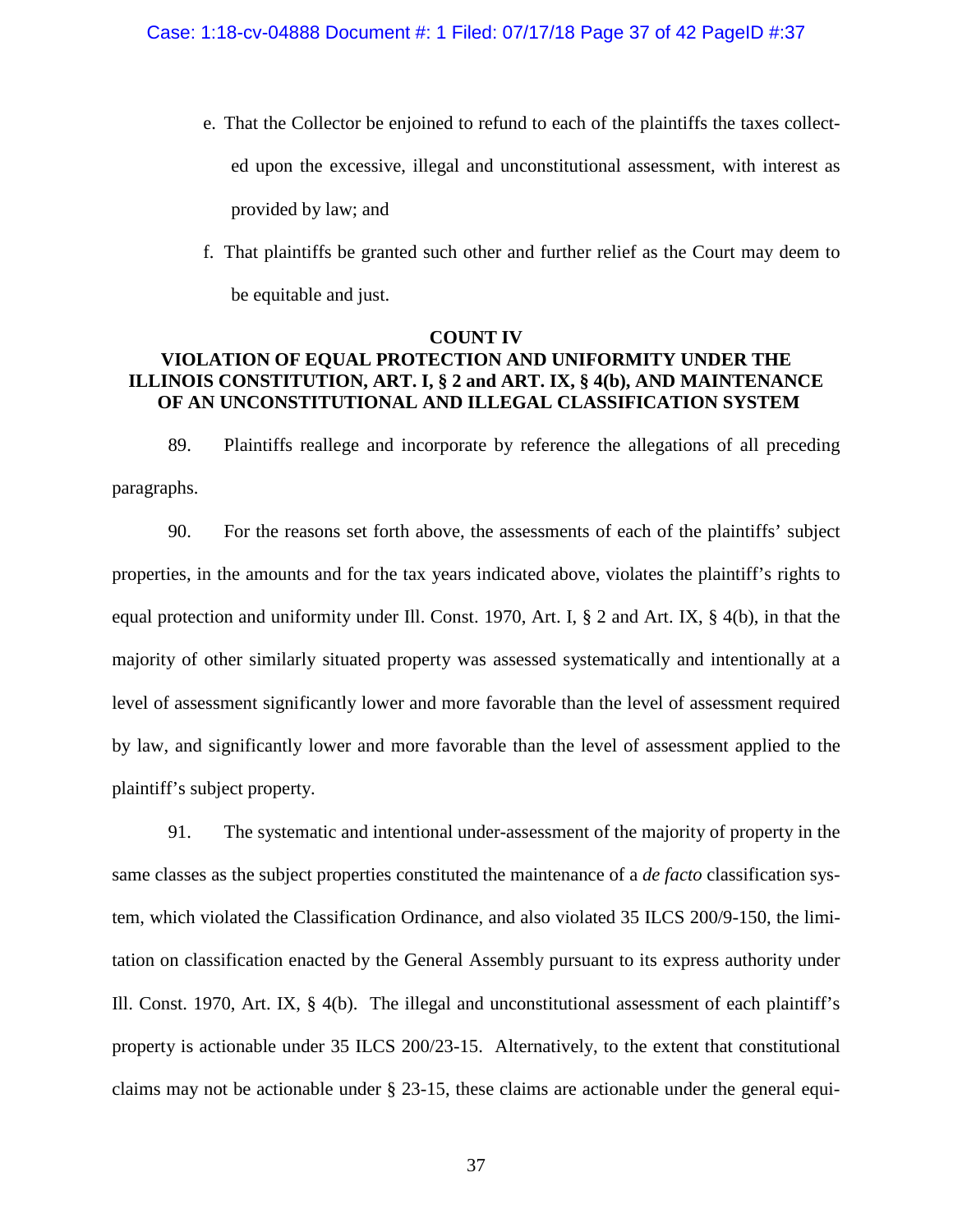#### Case: 1:18-cv-04888 Document #: 1 Filed: 07/17/18 Page 38 of 42 PageID #:38

table powers of the Court.

92. The principles of equal protection and uniformity under Ill. Const. 1970, Art. I, § 2 and Art. IX, § 4(b), require that, where the assessing authority has violated the express command of the law and has made assessments significantly below the required percentage of fair market value, all similarly situated taxpayers, such as the plaintiffs, are entitled to be assessed at the same uniform percentage.

Wherefore, for the reasons specified above, plaintiffs pray:

- a. That the Court enter a declaratory judgment that the assessments of each of the subject properties in the amounts and for the tax years set forth above were illegal and unconstitutional, and that such assessments resulted in the collection of unconstitutionally excessive taxes in the amounts set forth above;
- b. That the Court find and declare that, because of the excessive, illegal and unconstitutional assessment, each of the plaintiffs is entitled to a refund of taxes paid upon its subject property in the amount set forth above; and that each plaintiff is further entitled to interest on the refund pursuant to 35 ILCS 200/23-20 to and including the date of final payment of all refund amounts due;
- c. That the Collector be ordered to refund to each of the plaintiffs the taxes collected upon the excessive, illegal and unconstitutional assessment, with interest as provided by law; and
- d. That plaintiffs be granted such other and further relief as the Court may deem to be equitable and just.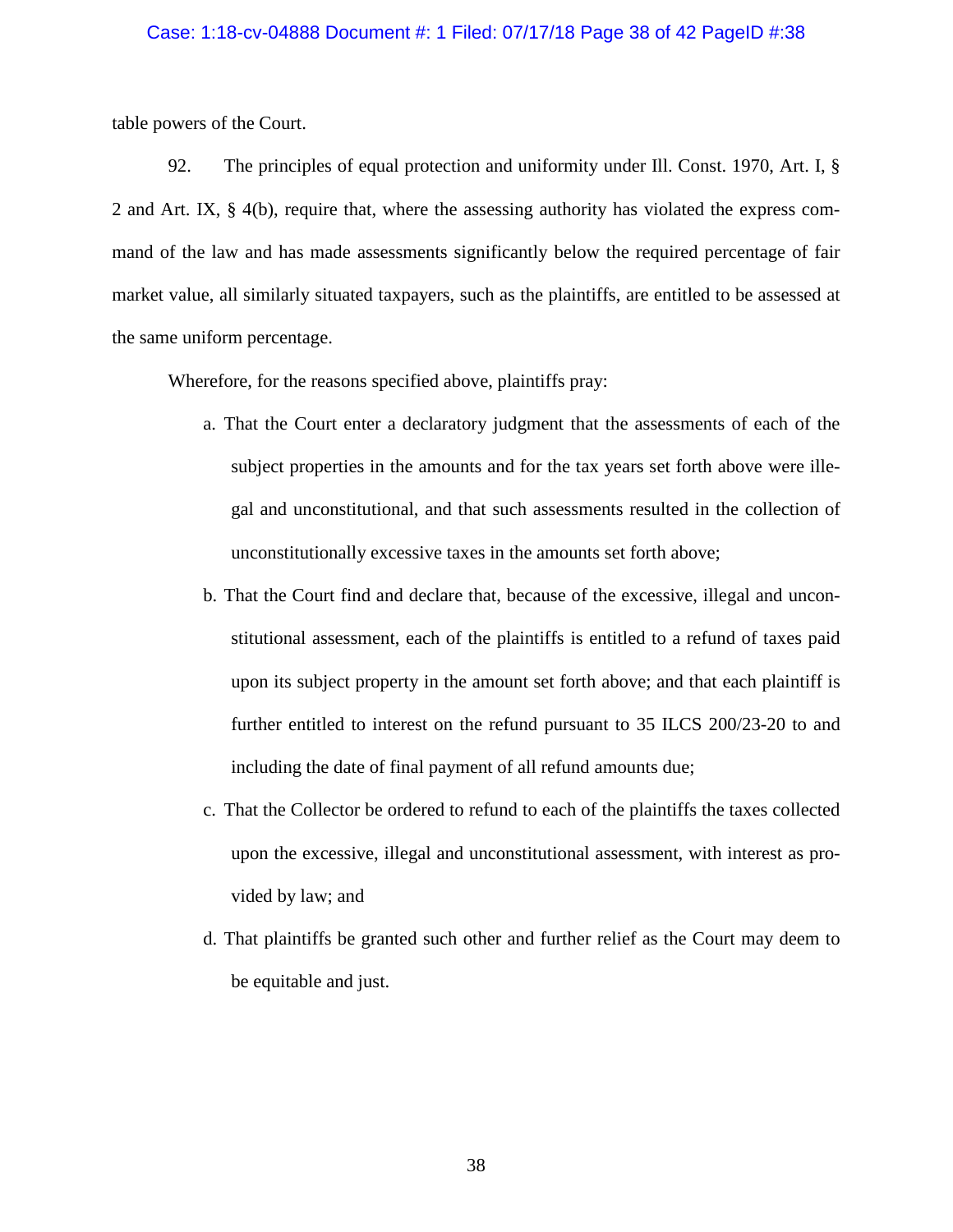### **COUNT V**

# **VIOLATION OF THE ILLINOIS CONSTITUTION, ART. IX, § 4(b), PROHIBITING ASSESSMENT OF PROPERTY IN ANY CLASS AT A LEVEL MORE THAN TWO AND ONE-HALF TIMES THE LOWEST LEVEL OF ASSESSMENT OF PROPERTY IN ANY OTHER CLASS**

93. Plaintiffs reallege and incorporate by reference the allegations of all preceding paragraphs.

94. Because Class 2 property was on average systematically and intentionally assessed at a *de facto* level of approximately 9% of fair market value for the tax years 2000-2008, the maximum level of assessment at which property in any class could be assessed for any of those tax years, under Ill. Const. 1970, Art. IX, § 4(b), was two and one-half times that level, or approximately 22.5%. The plaintiffs' subject properties were each assessed for one or more tax years within the period of 2000-2008, as further specified above, at a level significantly exceeding 22.5% of its fair market value, and those assessments are therefore unconstitutional. The illegal and unconstitutional assessment of each plaintiff's property is actionable under 35 ILCS 200/23-15. Alternatively, to the extent that constitutional claims may not be actionable under § 23-15, these claims are actionable under the general equitable powers of the Court.

Wherefore, for the reasons specified above, plaintiff pray:

- a. That the Court enter a declaratory judgment that the assessments of each of the subject properties in the amounts and for the tax years set forth above were illegal and unconstitutional, and that such assessments resulted in the collection of unconstitutionally excessive taxes in the amounts set forth above;
- b. That the Court find and declare that, because of the excessive, illegal and unconstitutional assessment, each of the plaintiffs is entitled to a refund of taxes paid upon its subject property in the amount set forth above; and that each plaintiff is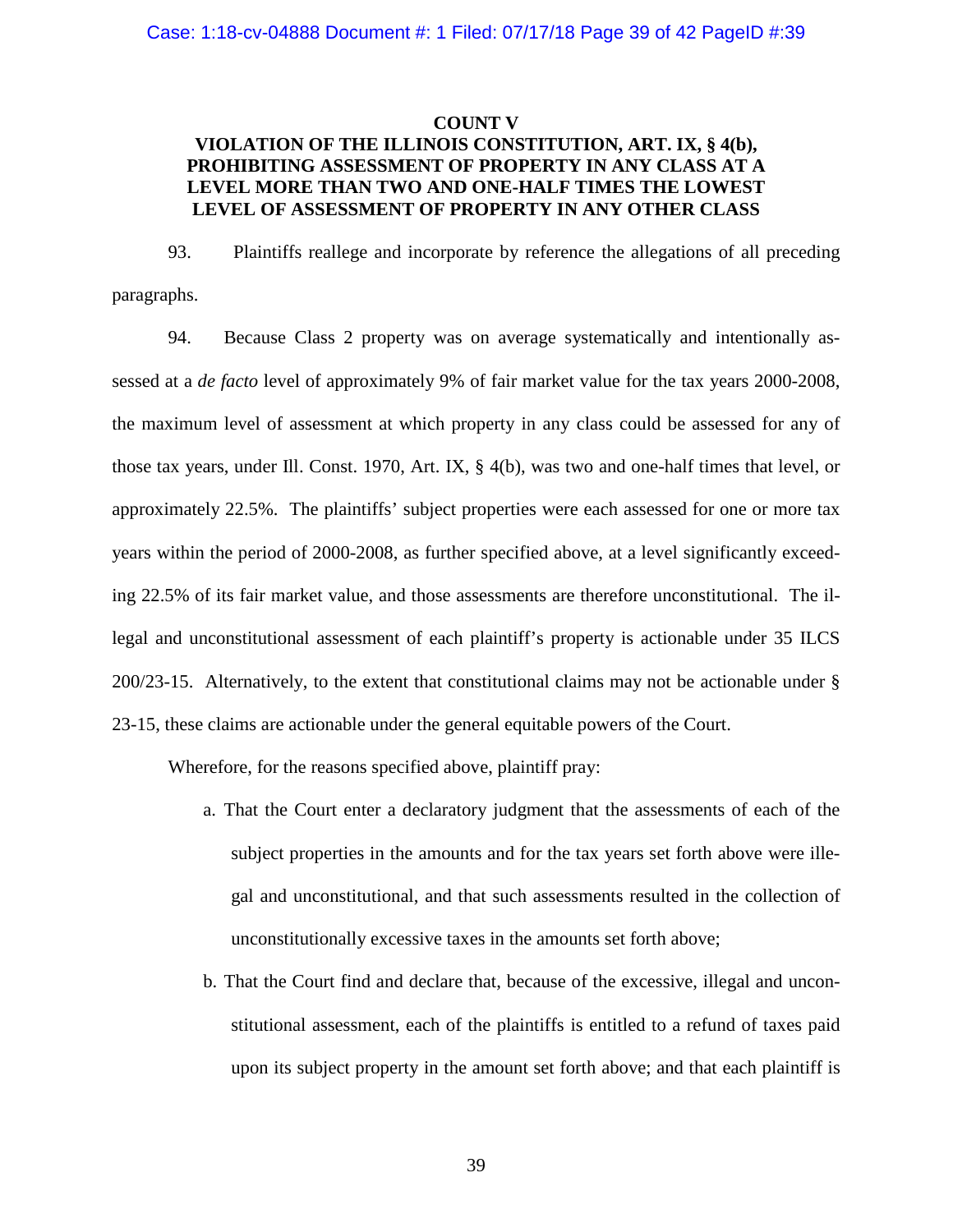further entitled to interest on the refund pursuant to 35 ILCS 200/23-20 to and including the date of final payment of all refund amounts due;

- c. That the Collector be ordered to refund to each of the plaintiffs the taxes collected upon the excessive, illegal and unconstitutional assessment, with interest as provided by law; and
- d. That plaintiffs be granted such other and further relief as the Court may deem to be equitable and just.

## **COUNT VI INCORRECT AND ILLEGAL VALUATION IN VIOLATION OF THE PROPERTY TAX CODE**

95. Plaintiffs reallege and incorporate by reference the allegations of all preceding paragraphs.

96. The assessed value of each of the subject properties exceeded the legally-required percentage of each property's fair market value, even if that percentage is considered to be the level of assessment required by the Classification Ordinance, since a correct estimate of the property's fair market value would have produced a significantly lower assessed value. The assessment and resulting taxes are therefore incorrect and illegal under 35 ILCS 200/23-15.

Wherefore, for the reasons specified above, plaintiffs pray:

- a. That the assessments of each of the subject properties for the tax years specified above be adjudged to be excessive, incorrect and illegal;
- b. That the Court find and declare that, because of the excessive, incorrect and illegal assessment, each of the plaintiffs is entitled to a refund of taxes together with accrued statutory interest pursuant to 35 ILCS 200/23-20 to and including the date of final payment of all refund amounts due;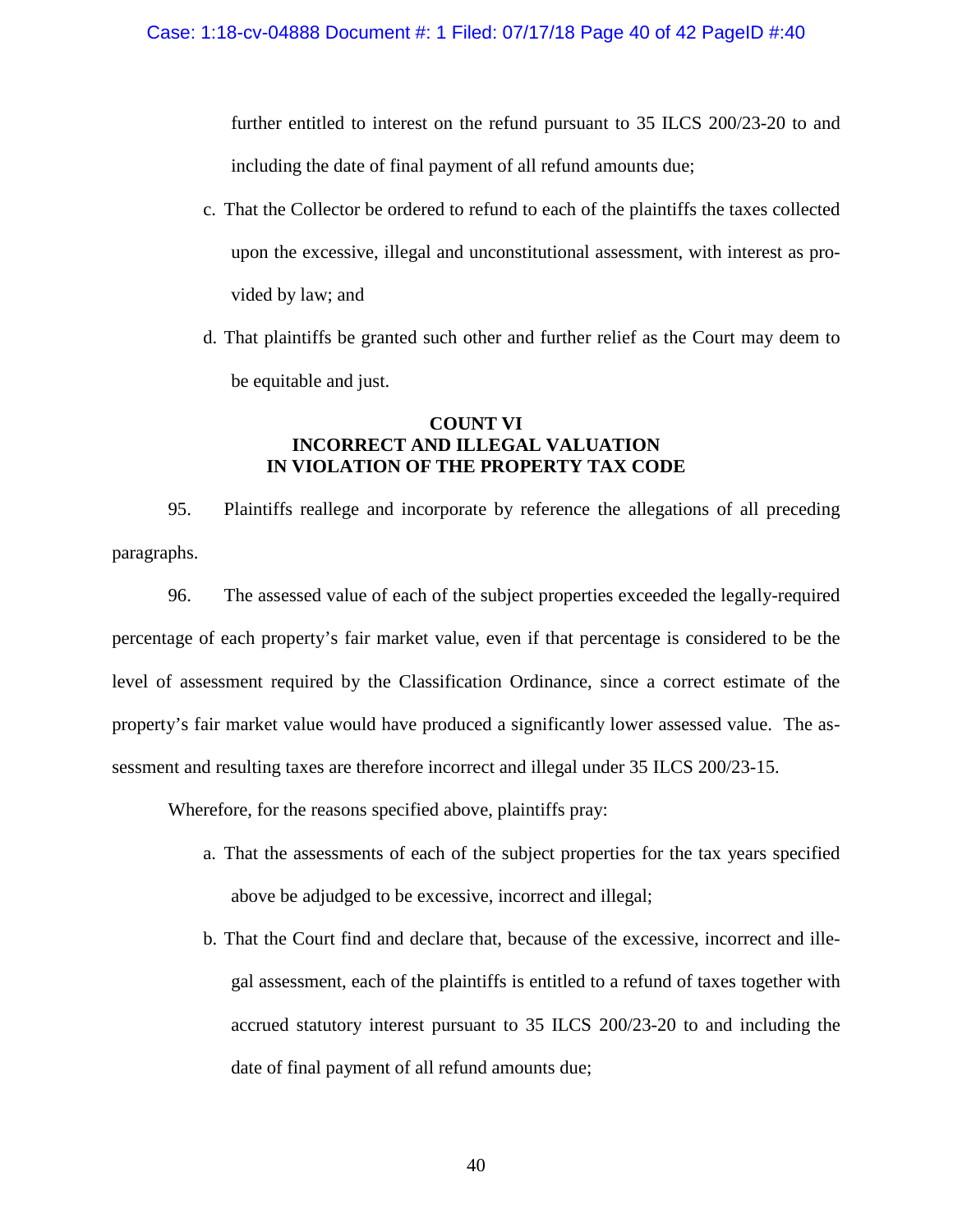- c. That the Collector be ordered to refund to each of the plaintiffs the taxes collected upon the excessive, incorrect and illegal assessment, with interest as provided by law; and
- d. That plaintiffs be granted such other and further relief as the Court may deem to be equitable and just.

Respectfully submitted,

A.F. Moore & Associates, Inc.; J. Emil Anderson & Son, Inc.; Prime Group Realty Trust; American Academy of Orthopaedic Surgeons; Erling Eide; and Fox Valley/River Oaks Partnership; Simon Property Group (Delaware), Inc.

By: /s/ Mark R. Davis One of Plaintiffs'Attorneys

O'Keefe Lyons & Hynes, LLC 30 North LaSalle Street, Suite 4100 Chicago, Illinois 60602 (312) 621-0400 Attorneys for Plaintiffs